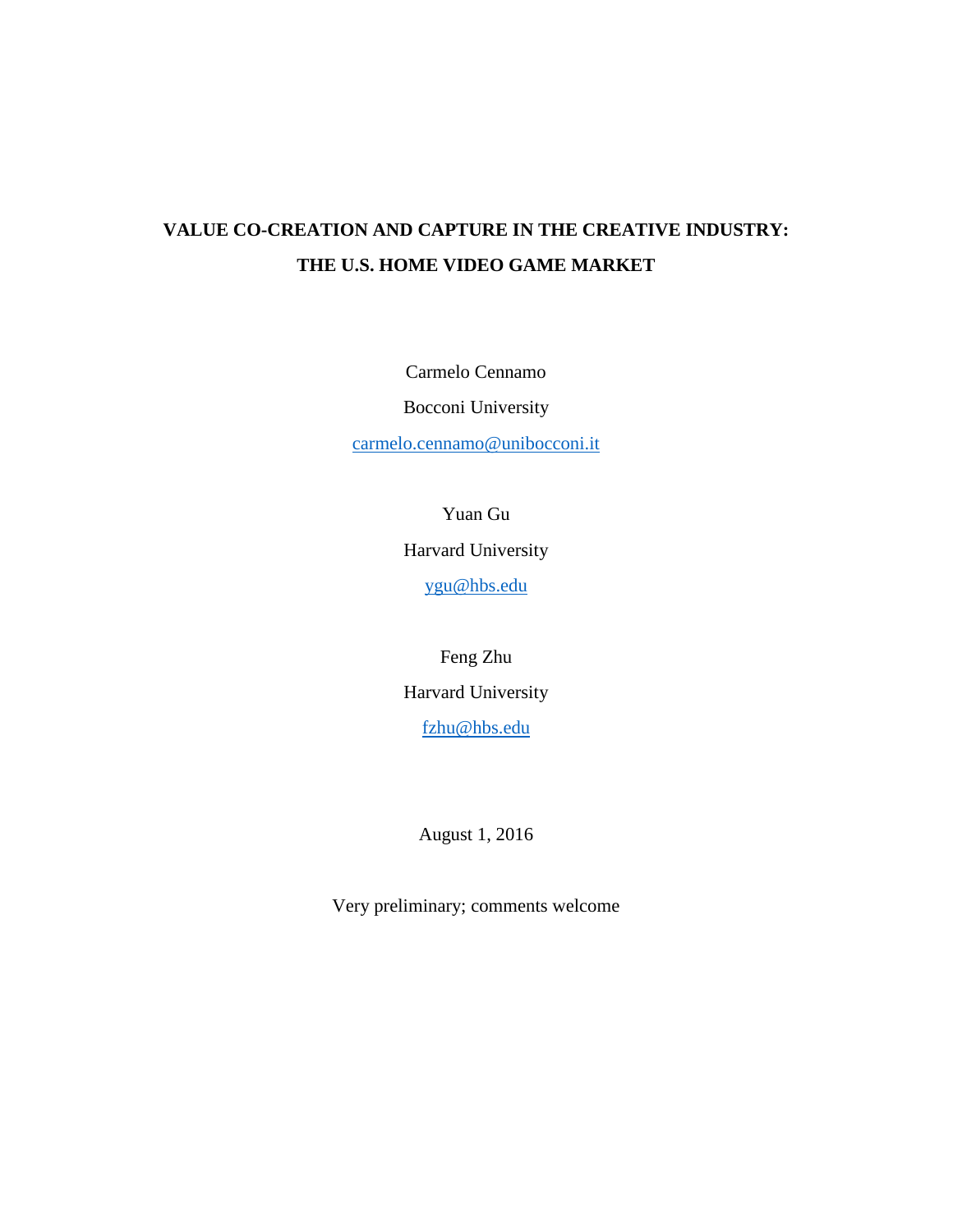### **Abstract**

This paper examines value co-creation and value capture between platform owners and complementors in the creative industry, where novel content can go obsolete in a short period of time. Using data from the U.S. home video game market, we find that third-party game developers can free ride console providers' value creation and capture effort when console providers release more first-party blockbuster games in a certain genre. When console providers release first-party blockbuster games too often in a genre, however, third-party developers start to switch their development efforts to other genres. These results suggest that even in the face of direct competition from platform providers, complementors can strategically respond to capture value for themselves.

#### **Introduction**

l

Value co-creation between platform owners and complementary application or service providers (often referred to as complementors) is critical for the success of these firms operating in platform-based markets. For example, the third-party apps on Apple's iOS platform generated a revenue of 4.4 billion U.S. dollars per quarter in 2015, making application downloading the company's fastest-growing business section<sup>1</sup>. At the same time, value co-creation and value capture incentives often co-exist in any inter-firm relationships (e.g., Nalebuff and Brandenburg, 1996). In platform-based markets, after the value-creating process makes the pie bigger, platform owners and complementors

<sup>&</sup>lt;sup>1</sup> "Apple is already building its next massive business", [http://www.businessinsider.com/apple](http://www.businessinsider.com/apple-ecommerce-and-mobile-payments-plans-2014-2/)[ecommerce-and-mobile-payments-plans-2014-2/](http://www.businessinsider.com/apple-ecommerce-and-mobile-payments-plans-2014-2/) , accessed July 2016.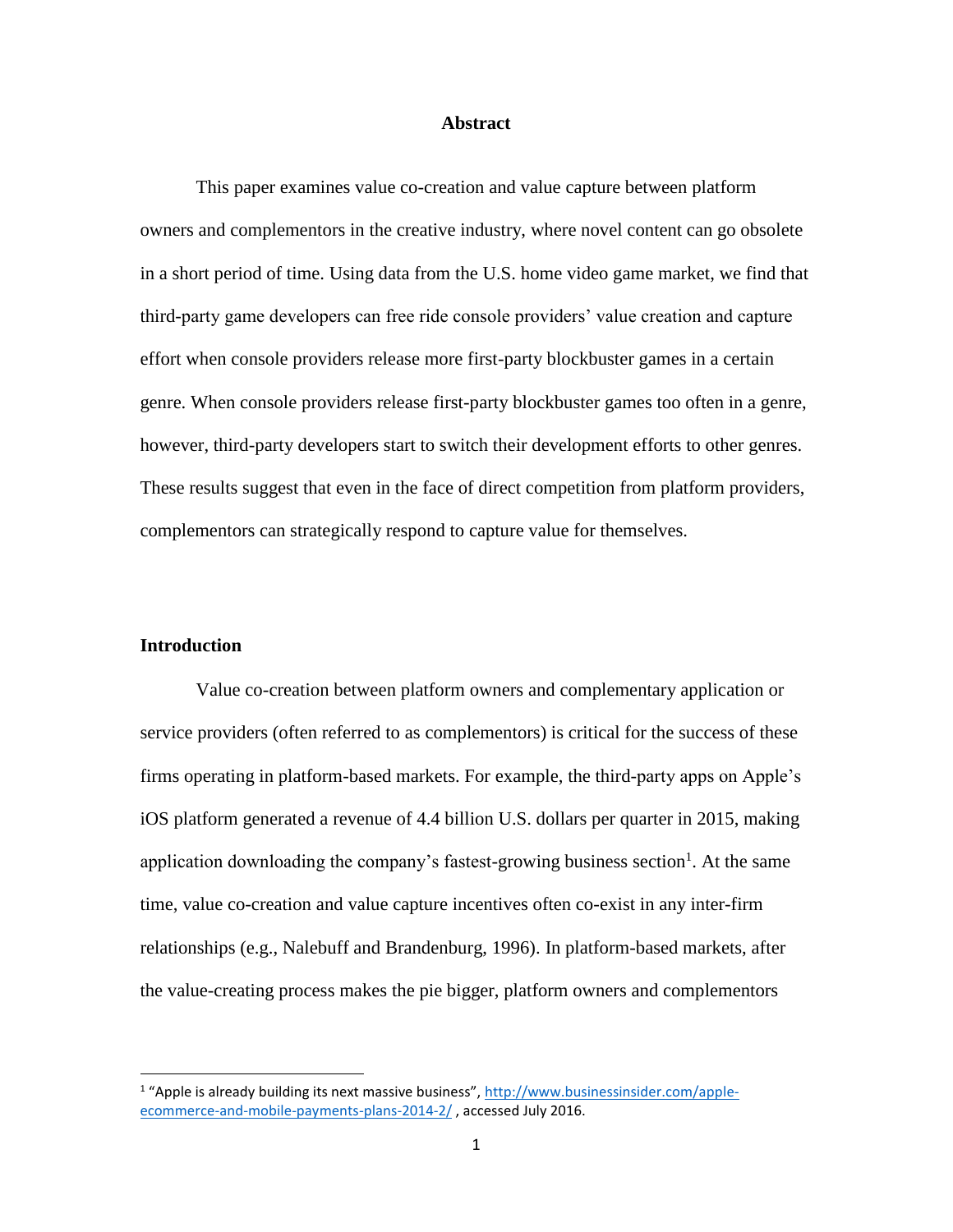compete with each other to divide the pie. A number of anecdotal evidence and studies have shown that, because individual complementors are often small relative to platform owners, they face value misappropriation risks. A well-known example is Netscape, which was driven out of the market as Microsoft Windows' complementor during its rival with the latter's Internet Explorer application. On Apple's iOS platform, with every release of Apple's new operating system, Apple will offer several popular apps on its own and thus make similar third-party apps extinct<sup>2</sup>. Zhu and Liu  $(2014)$  examine Amazon.com, and find that the platform tends to target and appropriate value from thirdparty sellers by entering the third-party sellers' product spaces. This phenomenon is consistent with the "swimming with sharks" dilemma in the inter-organizational literature where scholars have shown that small firms can develop defense mechanisms for themselves when facing coopetition tensions. They can either choose not to form ties with powerful corporates at all especially when the small firm has the ability to protect its own resources from being appropriated (Katila et al., 2008), or protect themselves in ways such as social defenses (Hallen et al., 2014) – a mechanism of small firms forming social ties with big complementors in certain social network positions to protect themselves from value appropriation – or investing in Intellectual Property rights and downstream assets (Ceccagnoli et al., 2012).

Our study complements these prior studies by studying how competition from big platform owners affects the subsequent cooperative effort of complementors in the videogame industry. In the video game industry, platform owners are console providers

l

 $2$  "10 popular Mac apps that Apple's new operating system just made obsolete", <http://www.businessinsider.com/mountain-lion-apps-2012-7?op=1/> , accessed July 2016.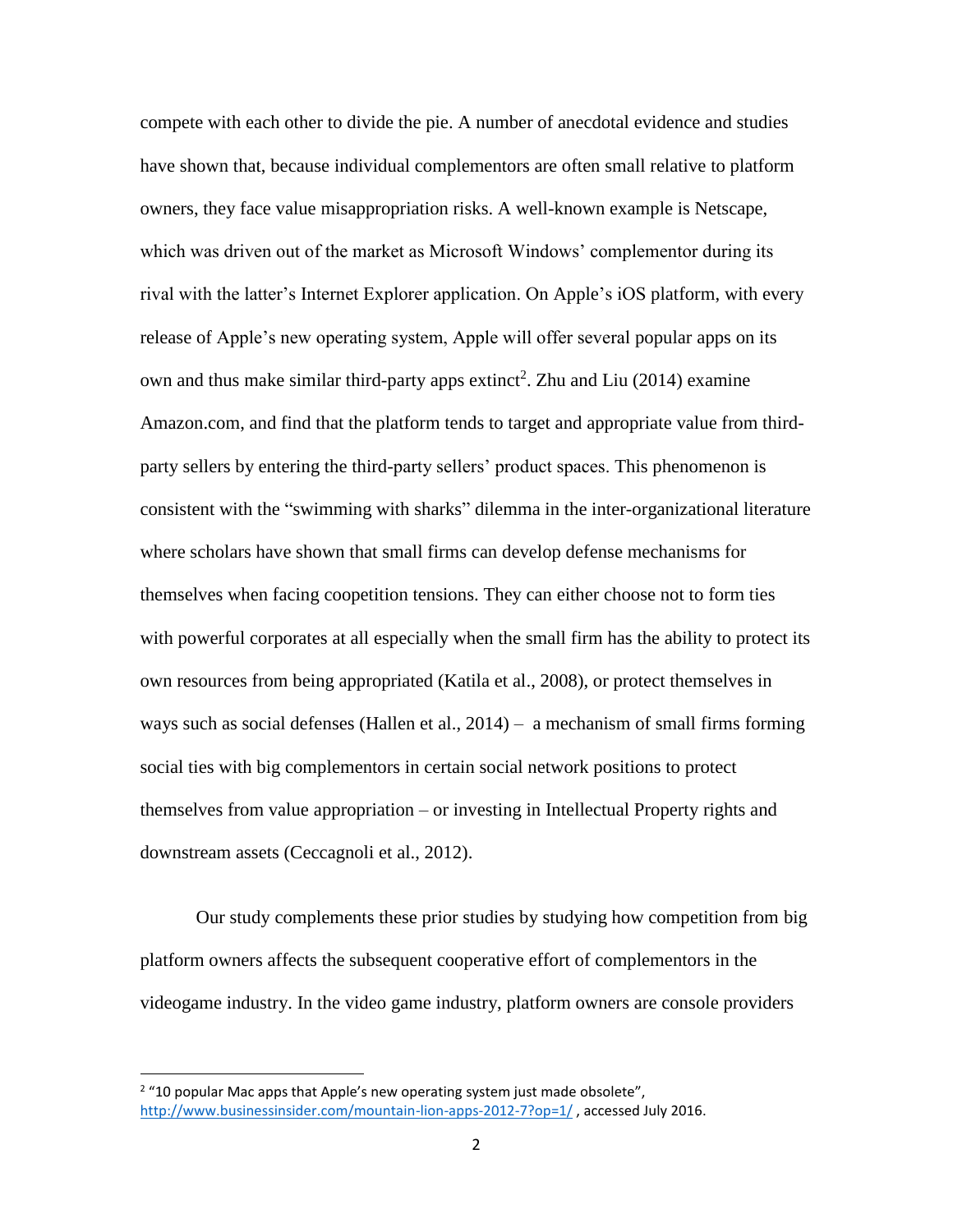such as Sony and Microsoft, and complementors are game developers. The video game industry is one example of a creative industry, where popularity of the products can go obsolete in a short period of time. As a result, video game console providers require game developers to constantly create new content for the console, in order to maintain its attractiveness to the users. In addition, it is a classic example of how a large number of small companies (game developers) need to form ties with big companies (console providers), to co-create value. We argue that complementors can take advantage of the industry characteristics to strategically minimize their value misappropriation risks and even free ride platform owners' value creation and capture efforts. Therefore, value cocreation can be hindered by continued direct competition from console providers in the creative industry.

Using data from the US video game industry from 1995 to 2008, we examine the effect of game product level competition from console providers (specifically, an increase in the number of "first-party" blockbuster games) on the game developers' innovation outcome ("third-party" games), in terms of their level of effort, game quality, and type of games. We find that, when facing an increasing number of first-party blockbuster games in a certain game genre on a console, third-party developers tend to increase development focus on the focal genre and release more games in that genre. At the same time, however, these developers exert lower effort on game development. In addition, console providers adopting a first-party dominance strategy (i.e., continuously supplying firstparty games with high frequency) are eventually driving out third-party developers from the genre. Such competition leaves little room for complementors to capture value in that genre and force them to shift their R&D effort to other genres. These results suggest that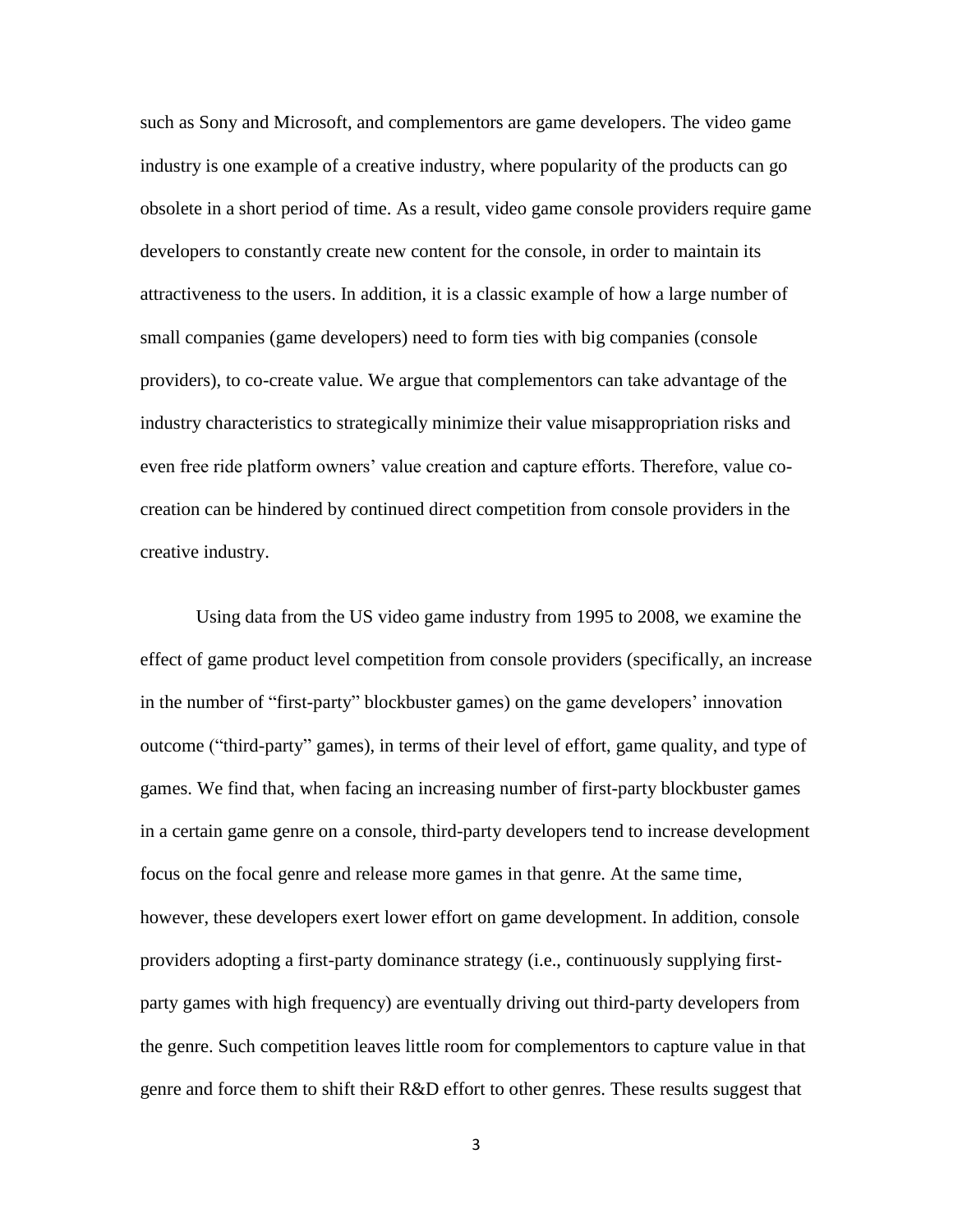even in the face of direct competition from platform providers, complementors can strategically respond to capture value for themselves.

Our study contributes to several streams of strategy literature. First, it adds to the stream on the value creation versus value appropriation dilemma. While prior studies mainly focus on the determinants of small firms' strategic partnering choice (e.g. Diestre and Rajagopalan, 2012; Katila et al, 2008), our study contributes by defining a new mechanism in this relationship. Specifically, we show that apart from previously identified ways for third-party companies to defend themselves, small firms can in fact proactively take advantage of the situation, and leverage the competition with the large partner to capture value. Therefore, the highlight of our findings is that "swimming with the sharks" is not necessarily a bad thing in creative industries such as videogame to the extent that small firms would be able to swim in the open ocean on the shadow of the "sharks" (to keep with the metaphor).

Second, our study extends previous studies on co-opetition dynamics by examining the evolution of coopetitive relationships as function of the frequency of direct competition overtime by a large partner as opposed to a one-time occurrence. In particular, we add to the literature by exploring the continuous interactions and the implications in terms of type, quality and effort of contribution by small partners in response to competition by the large partner as the underlying product market evolves. While previous studies have tended to see competition as value capture mechanism in the coopetitive relationship, with firms co-creating value through cooperation wile capturing it via product competition, we advance that; in fact direct competition from the large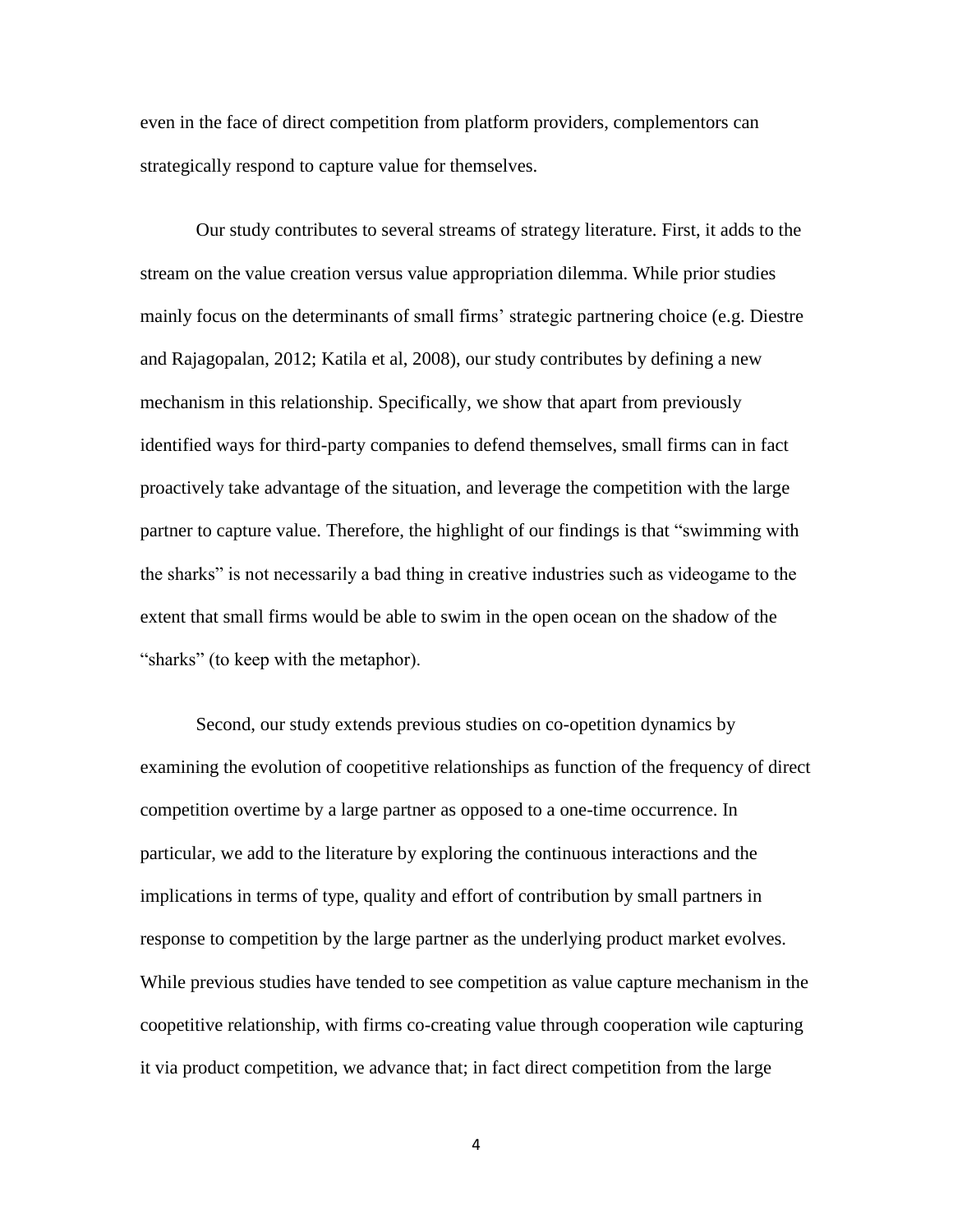partner can further enhance value co-creation by creating and growing new productniches, thus expanding the whole product market available to the small firms entering the relationship.

Finally, our study contributes to the growing literature on innovation ecosystems (Adner & Kapoor, 2010; Kapoor & Lee 2013) and two-sided platforms (Armstrong 2006; Caillaud & Jullien, 2003; Economides and Katsamakas 2006; Parker and Van Alstyne 2005). While studies have started to highlight the peculiar dynamics within such contexts in terms of technological innovation interdependence (Adner & Kapoor, 2010; Baldwin 2012; Baldwin & Woodard 2009), technology evolution (Adner & Kapoor, 2015; Tiwana et al. 2010), timing of entry and pricing decisions of the platform (e.g., Rochet and Tirole 2003; Parker and Van Alstyne 2005; Hagiu 2006; Chen et al. 2012; Seamans and Zhu 2014; Hao and Fan forthcoming; Zhu & Iansiti, 2012), inter-organizational coordination mechanisms (Kapoor & Lee, 2013; Wareham et al., 2014) and complementor management strategies (e.g., Cennamo and Santalo 2015; Panico & Cennamo 2015; Parker and Van Alstyne, 2014; Yoffie and Kwak 2006), most of the analysis remains at the level of the central "keystone" player or platform (Iansiti & Levien 2004). Few studies examine the decision of third-party firms to affiliate with big platforms (e.g. Ceccagnoli et al. 2012; Gawer & Henderson 2007; Venkatraman & Lee 2004). There is yet relatively little work exploring complementors' strategies in response to the competitive moves of the keystone player/platform owner. Such excessive focus on the central player might risk treating the ecosystem as a monolith of homogenous firms, overlooking the inter-firm organizational complexity of aligning incentives of heterogeneous firms, which might thus respond differently to the innovation "stimuli" of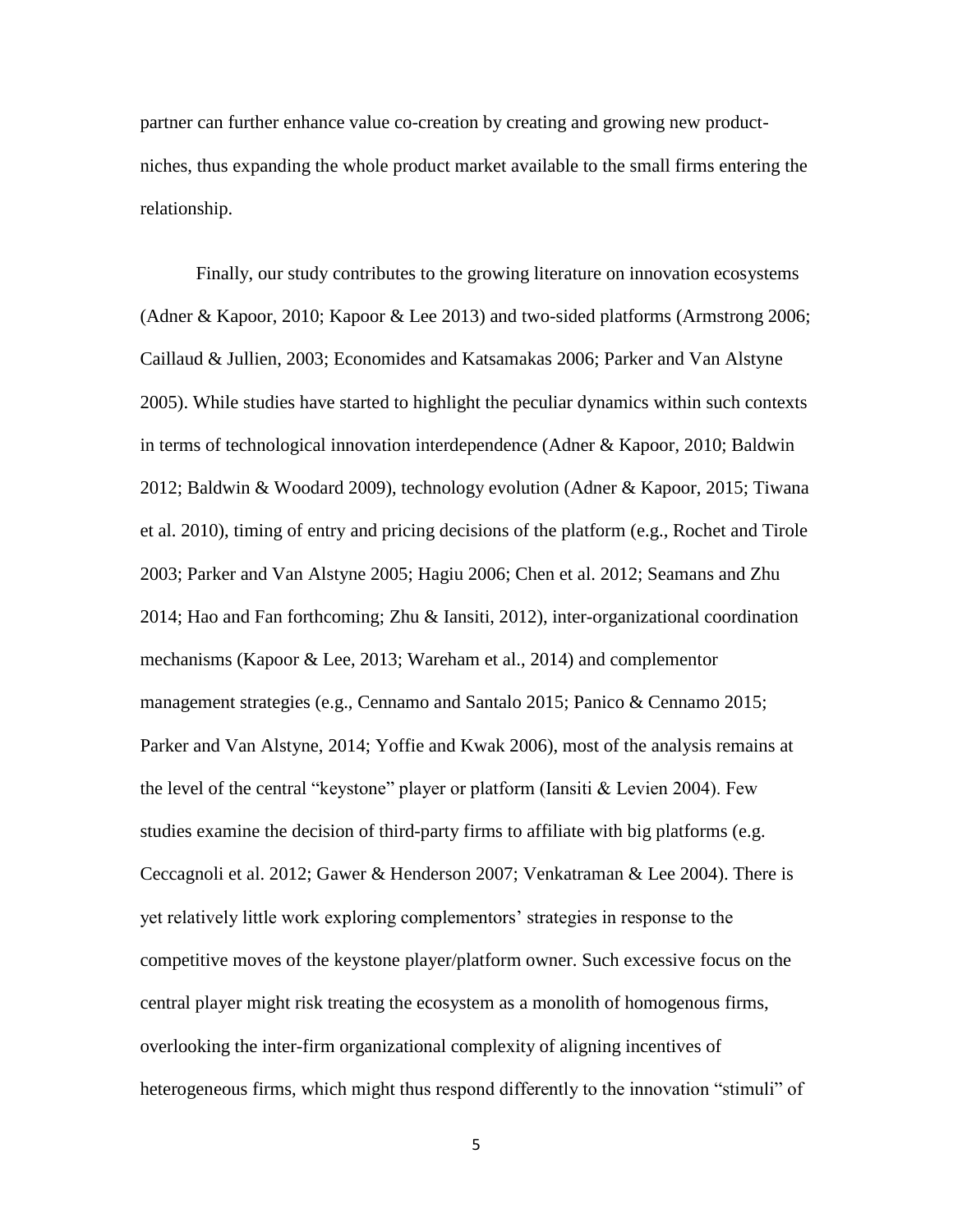the keystone player. Shifting the analytical focus to complementors can help us better understand value creation-value capture tensions within innovation ecosystems, and thus innovation dynamics therein.

#### **HYPOTHESIS DEVELOPMENT**

In platform-based markets, coopetition defines relationships between complementors and the platform provider that might market its own complementary products (e.g., Ceccagnoli et al., 2012; Henderson & Gawer, 2007; Zhu & Liu, 2014). For example, in the case of the videogame industry, console providers often engage to different degrees into the production of (first-party) games that would directly compete with those of (third-party) game developers. This coopetitive situation does not need to be negative per se. However, finding a balance between the two conflicting logics at play – "hostility due to conflicting interests and […] friendliness due to common interests" (Bengtsson & Kock 2000: 412) – may be hard to achieve, and affect negatively developers' incentives of partnering and developing high-quality content. The main risk is that the platform provider, because of bargaining power imbalance, may appropriate most of the value by integrating the knowledge shared by developers into its own (firstparty) complements (Ceccagnoli et al., 2012), or by entering profitable product niches with its own products at a competitive price that would affect complementors' profitability (Zhu & Liu, 2014).

Scholars have discussed the benefits and perils of entering into direct competition with complementors for platform providers (e.g., Gawer & Henderson, 2007; Hagiu &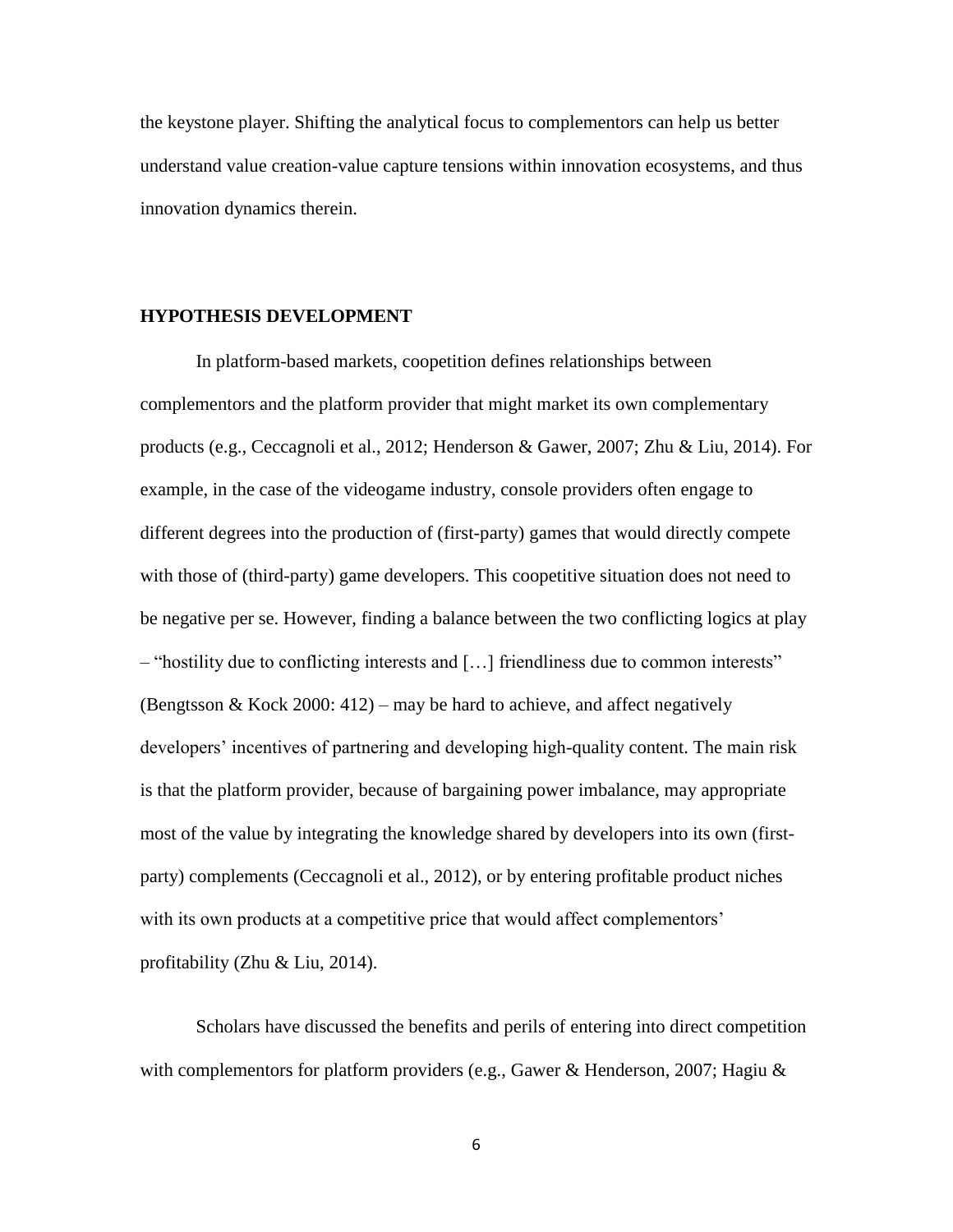Spulber, 2013; Schilling, 2003). From the complementor's standpoint, Ceccagnoli and colleagues (2012) empirically examine the complementors' partnering decision and find that those that own patents or possess downstream assets are more likely to partner with the platform as they can leverage these assets against the threat of value appropriation from the platform provider. However, the study does not directly test the consequences of first-party complements on developers' subsequent partnering decisions and investment level. The strategic options available to developers in the face of direct competition from the platform provider are not limited to just the decision of whether or not to partner, but extend to a wider range of options that include targeting market niches distinct (same) from the one(s) where the platform provider has its focal products, exerting less (more) product development effort by leveraging (technical and market) knowledge spillovers, or decreasing (increasing) product quality and competing on price.

An increase of first-party content in a specific category of the market may result in two effects. On one hand, the first-party content would attract new users to the platform and increase the addressable market for developers. This would also set references for the external developers about the kind of content and quality they could produce (Cennamo, 2016). By focusing on the focal category, developers would benefit from the positive marketing spillovers generated by first-party content. On the other hand, the first-party content may compete with content from third parties. However, as the popularity of creative content tends to decrease rapidly after it is released, third parties could strategically choose release dates to minimize the harmful impact from direct competition. Therefore, we expect that: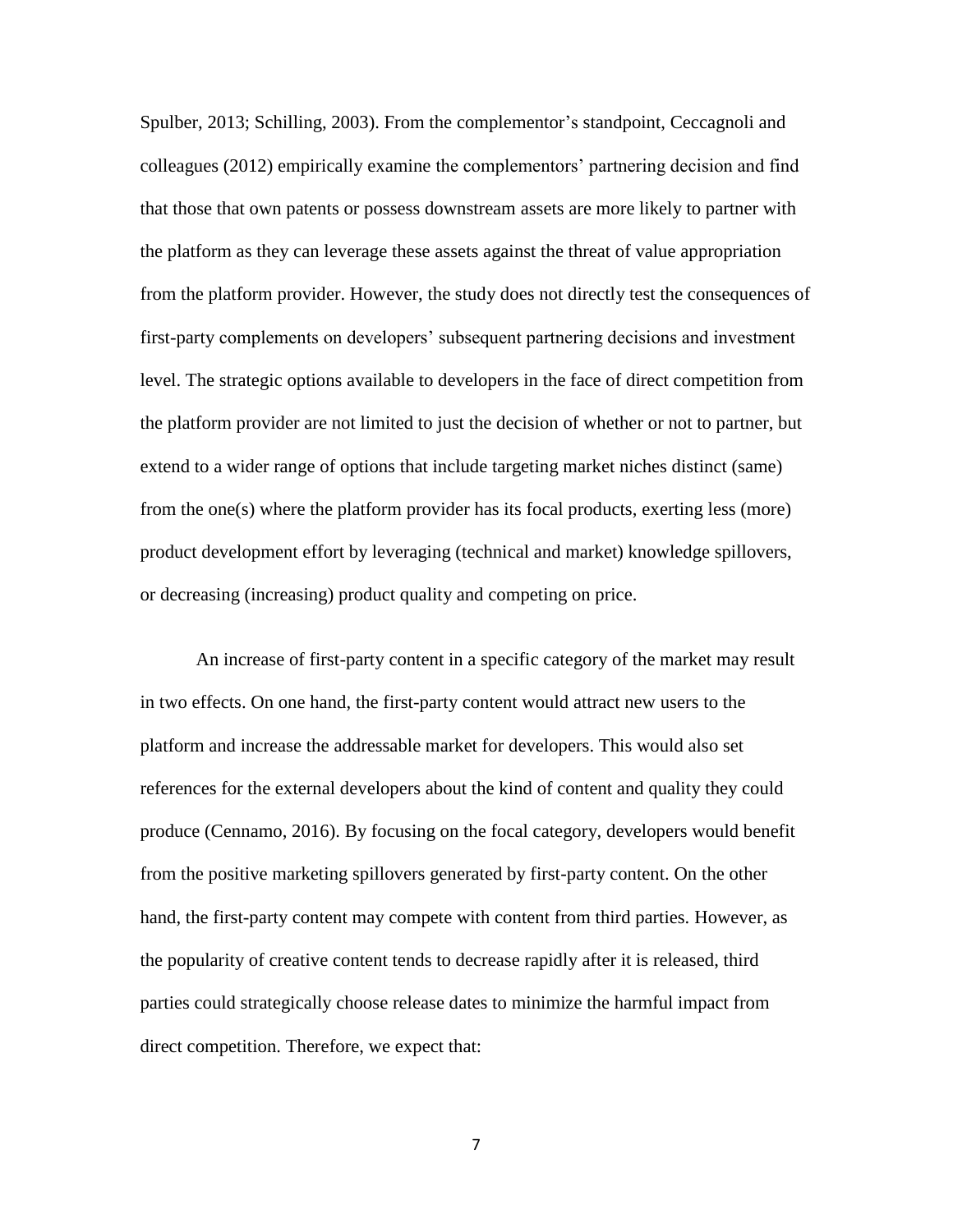*H1: In a creative industry, as first-party high-quality content increases in a focal product category, complementors will release more content in the same product category.*

High-quality first-party content is beneficial to complementors as it contributes to the creation and expansion of the user market in the same category. Instead of deploying defensive strategies against the platform provider's value capture actions, complementors could proactively take advantage of this relationship by free-riding on this (market creation) investment (Gupta et al., 1999). Once the market takes off, complementors may opportunistically enter the (by now) popular product category with their "copy-cat" products, eschew investments in exploring original content and design for their products by conforming to the "standards" set by first-party content, and thus exert relatively less development effort. As complementors start free-riding and reducing their efforts, their content quality could be harmed. Thus, we predict:

*H2: In a creative industry, as high-quality first-party content increases in the focal product category, complementors' level of innovation effort for content released to the focal category decreases, and content quality also decreases.*

Although releasing first-party blockbuster content can lead to free-riding of complementors, releasing too much first-party content on a platform can still pose threat to complementors and force them to eventually switch to other categories. Products within the same category are by definition relatively homogeneous as for their attributes, as they cater to the same set of consumers and address similar preferences and needs.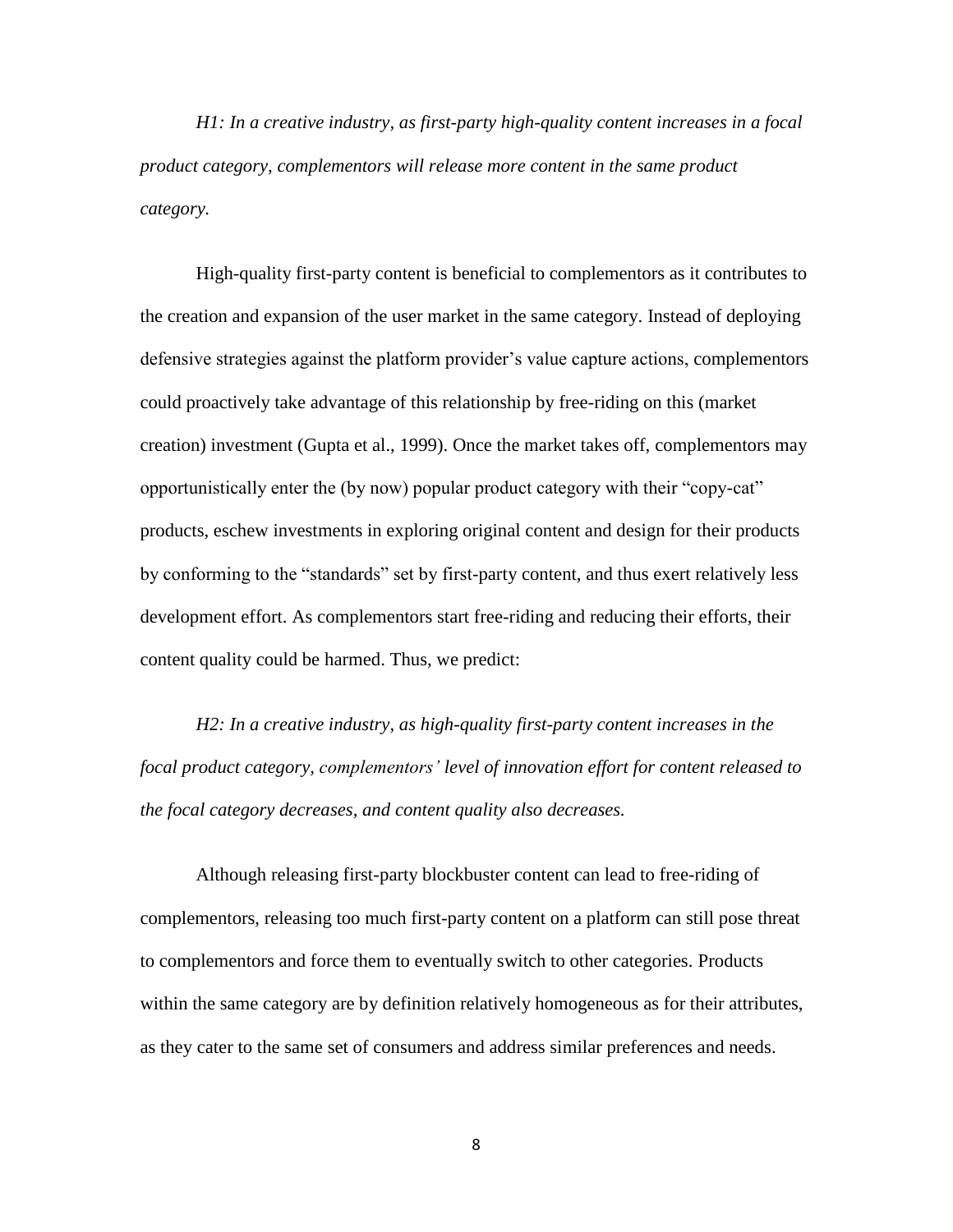Competition among products is accordingly more intense than for products that are horizontally differentiated (Tirole, 1988). Therefore, we expect that:

*H3: In a creative industry, when a platform provider releases first-party content too frequently in a focal category, complementors may rationally redirect their development efforts to categories other than the focal one.*

#### **DATA AND METHODS**

#### **Industry Background**

 $\overline{\phantom{a}}$ 

The modern US home video game market is large, with annual revenues of 11.7 billion in 2008, and 25.1 billion in  $2010<sup>3</sup>$ . On average video game consoles produc e 5.6 generations, with each generation having around 71 competent game titles, based on statistics from our data set. While video game console providers develop the hardware of a video game system, game developers provide game titles as the software content. Console providers sometimes also develop games of their own. Game titles developed by the console provider itself are called first-party games, and those developed by independent third-party content providers are called third-party games. In the year 2008, 4.1% percent of all game titles on all major game consoles were first-party games. This percentage is higher for a console that was just introduced than for an older console, based on statistics of our sample. Table 1 and Table 2 present the descriptive statistics for the distribution of first-party blockbuster games in detail. The textbook explanation of why console providers in this industry need to develop games on their own (i.e., firstparty games) is that console providers need to solve a chicken-and-egg problem when the

<sup>&</sup>lt;sup>3</sup> [https://en.wikipedia.org/wiki/Video\\_game\\_industry,](https://en.wikipedia.org/wiki/Video_game_industry) accessed December 2015.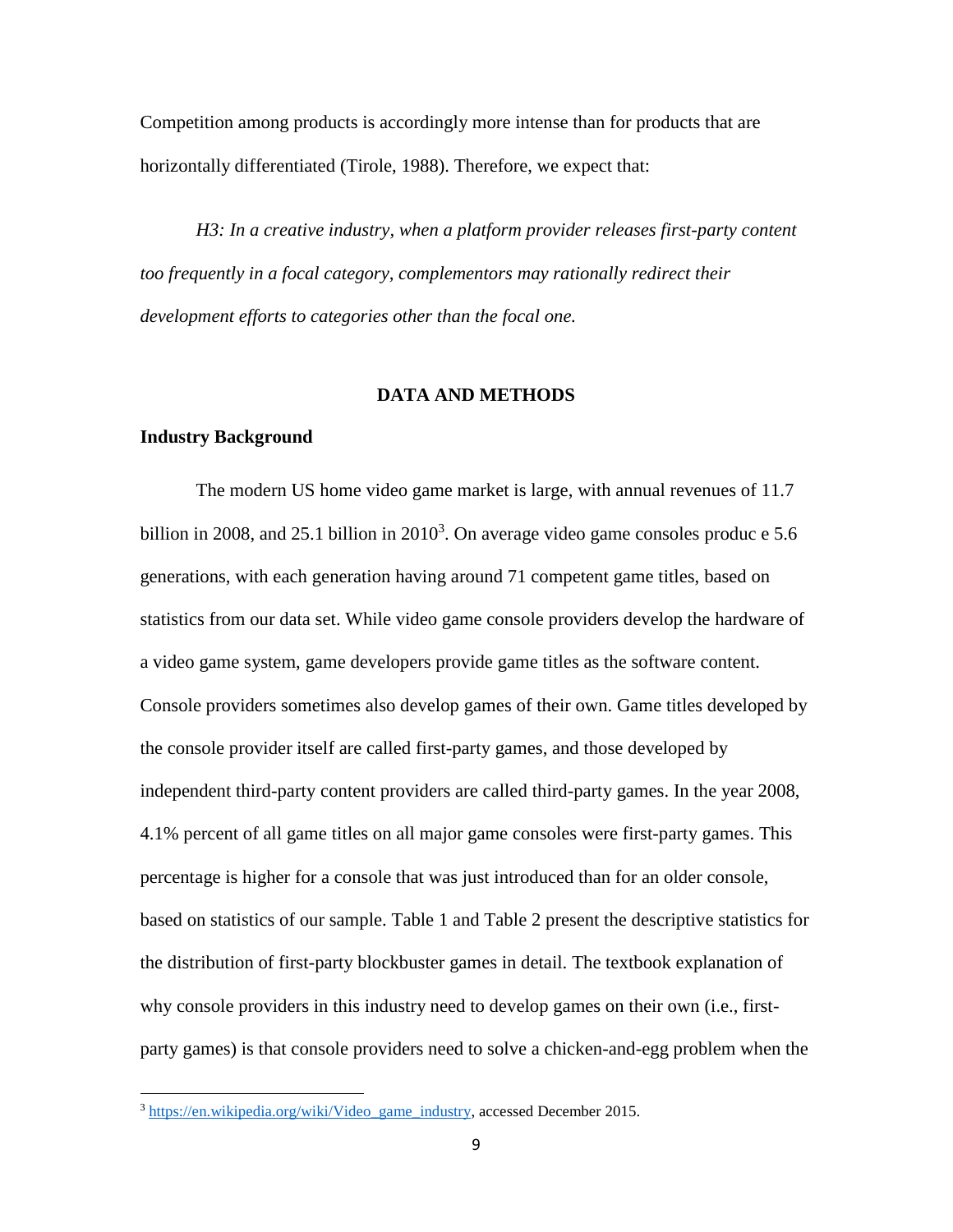consoles are first introduced: without any installed base of game players, no third-party game developers would be interested in developing games for the console; without games, no consumers are interested in buying new consoles. But as we see from Table 1, even after the consoles have taken off in the market, many console makers continue to produce first-party games.

Game titles' lifecycles are relatively short, and meaningful sales usually happen in the first few months (e.g. Zhu and Zhang, 2009). This indicates that the popularity of a game can become obsolete in a short period of time, and that console providers have to constantly rely on newly developed content to maintain their attractiveness to the users. Binken and Stremersch (2009) find that blockbuster games are key drivers of console adoption.

### **Data**

The data set of this study is from NPD Group, a US-based market research firm. It provides estimated data of the entire US-based market from survey data of about 65 percent of game retailers in the US. This data set is used as source in many previous studies on the US video game market (e.g. Clements and Ohashi, 2005, Corts and Lederman, 2009, Cennamo and Santalo, 2013). Our sample contains monthly observations of video game console and game title sales history from January, 1995 to June, 2008. It includes 5,865 unique video game titles, and 14 home video game consoles, with information on the introduction date, monthly sales in units and dollars, average selling price, project team size, etc.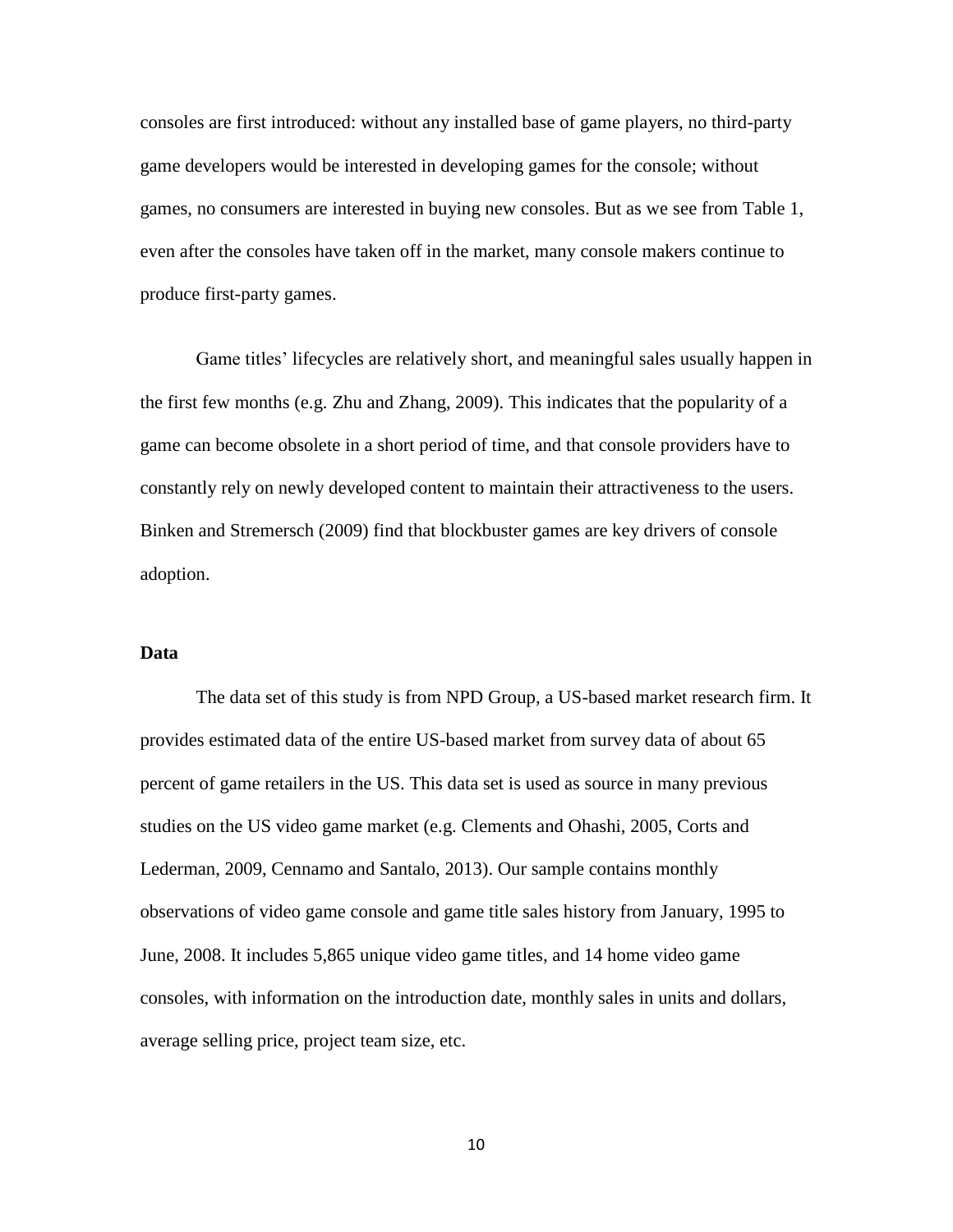# **Measures**

*Dependent variables*. We examine the impact of first-party blockbuster games on three aspects of third-party developers: the effort level in developing games in the same category, the quality of their games, and the portfolio of the games they release.

To measure third-party developers' effort level in developing a certain game title, we use game project size as a proxy, calculated as the total number of programmers who have worked on the game title during its development. For quality of third-party games, we use ranking of each game as assessed by critics from MobyGames.com, a videogame catalog website providing news archive and assessment data of past and present video games in the market. The portfolio of games released by a third-party developer is represented by its category focus, which equals the number of titles this developer released in a certain category divided by the total number of titles it released in all categories in the past 12 months for a given console. An increase in this ratio means that the developer shifts its focus more to this game category compared to other categories.

*Independent variables*. We have two key independent variables in our analysis: the number of first-party blockbuster games in a certain genre of a console, and the number of third-party blockbuster games in this genre on the console. Blockbuster games are defined as the 90 percentile of all game titles' unit sales on a game console, following Corts and Lederman (2009). We also have one moderator, *Frequent first-party console*, which is one if a console's average number of first-party games released in the past 12 months in a given category is above the 75 percentile of the average of all consoles and zero otherwise.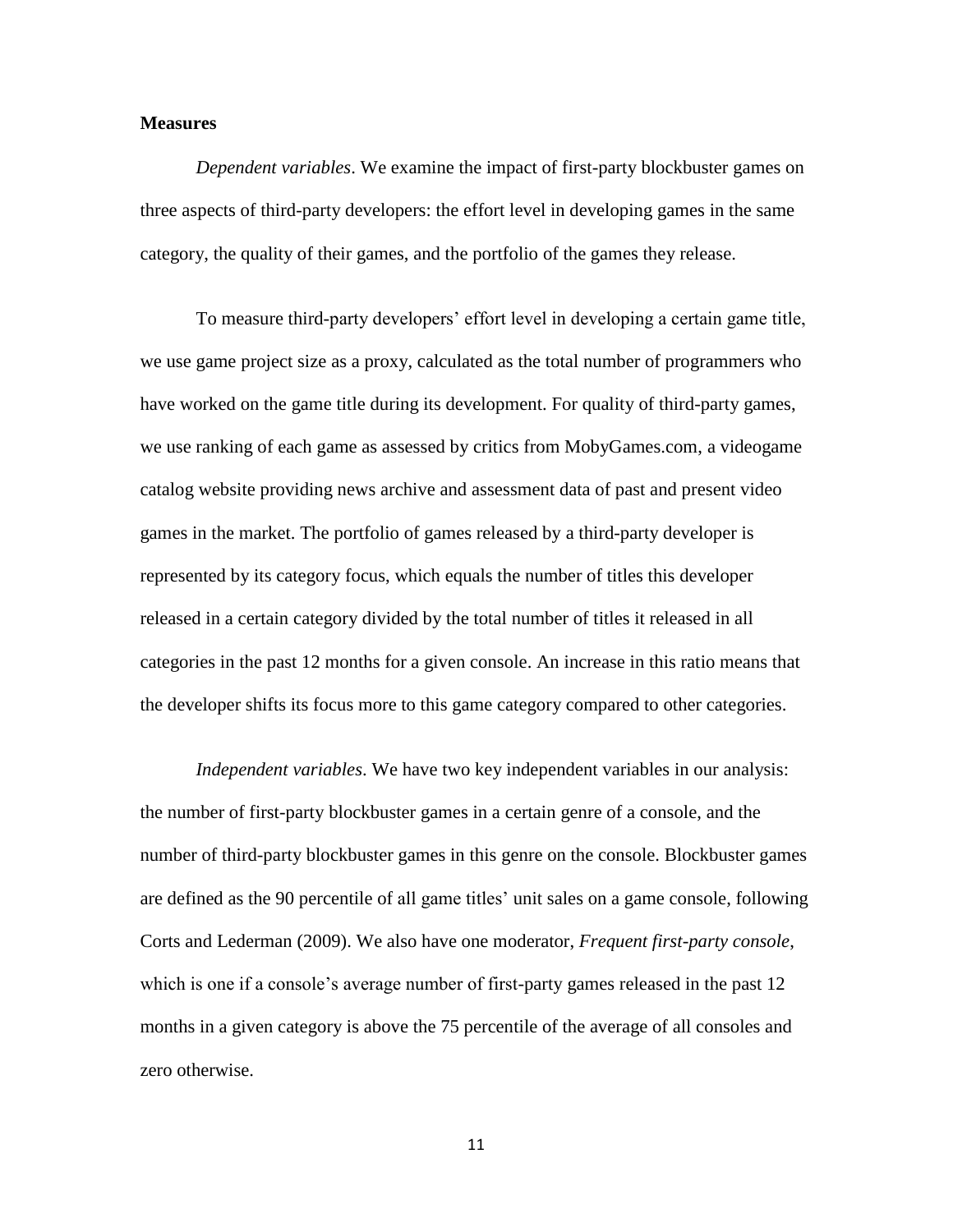*Control Variables*. The control variables included are: number of active games in the past 12 months, average *Sales\_IB\_Ratio* for all games released by the same developer in the same category in the past 12 months, average *Sales\_IB\_Ratio* for all games released by the same developer in all categories in the past 12 months, multihoming/exclusivity dummy, and whether the game is a sequel or not to previous games. A game's *Sales\_IB\_Ratio* is calculated by computing the total sales of the game title within each console over the game's lifecycle, and then normalized by the total installed base of the console in the last period of the game's lifecycle. This reflects the percentage of console users adopting that particular game during the period that the game is active. Table 3 presents summary statistics and correlations.

# **Analysis**

To test for the effect of first-party blockbusters on third-party developers' behavior, we use fixed effect analysis at developer-category-console level to test our four hypotheses. Specifically, in the regression we control for fixed effects on the developer, fixed effects on consoles, fixed effects on game category, and also add in year and quarter dummies, shown in Model  $(1) - (3)$ .

$$
\ln(ProjSize) = \alpha_0 + \alpha_1 NUM_{1stBLKBST} + \alpha_2 NUM_{3rdBLKBST} + CTRLs + \varepsilon
$$
 (1)

$$
CategoryFocus = \alpha_0 + \alpha_1 NUM_{1stBLKBST} + \alpha_2 NUM_{3rdBLKBST} + CTRLs + \varepsilon
$$
 (2)

$$
Ratings = \alpha_0 + \alpha_1 NUM_{1stBLKBST} + \alpha_2 NUM_{3rdBLKBST} + CTRLs + \varepsilon
$$
\n(3)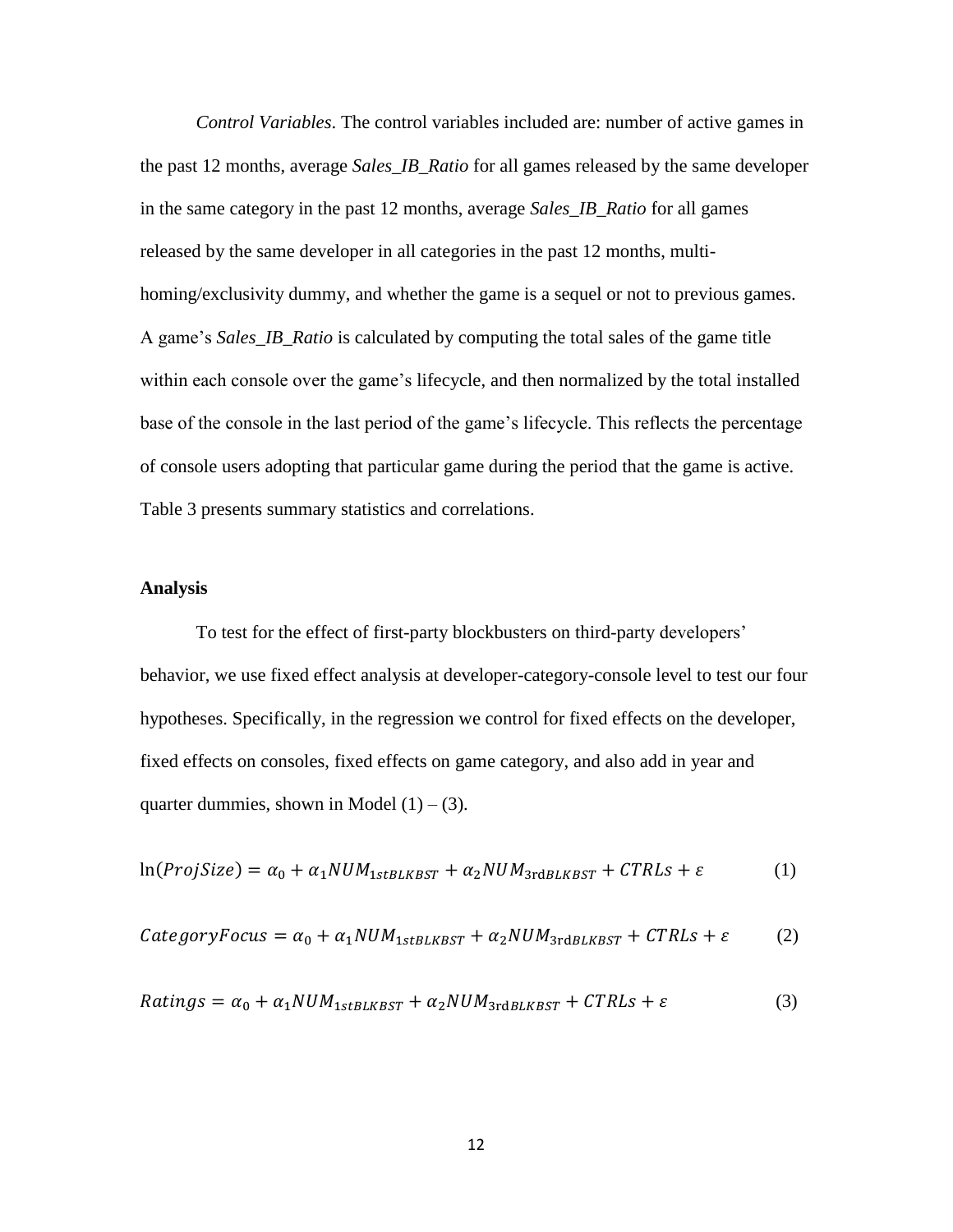#### **RESULTS**

## **Main effects**

Results from testing the four hypothesized scenario are shown in Table 4. Column 1 uses third-party developers' category focus as dependent variable, which is significantly positively correlated with the number of first-party blockbuster games. This means when third-party developers see more high quality first-party games in a certain category, they choose to focus more on this same category when developing games for the console. Column 2 examines the impact of first-party blockbuster games on thirdparty developers' effort level in developing games in the same category. The estimated coefficient of number of first-party blockbuster games is negative and statistically significant at p=0.05 level, indicating that third-party game developers tend to reduce their level of efforts when first-party produces more high-quality products. Column 3 and 4 look at the outcome of their games, including quality and sales. In Column 5 we use game price as the dependent variable to look at whether third-party developers rather adjust price of the game, thus competing on price, when facing increased efforts from first-party developers. The coefficient for the effect of number of first-party blockbuster games on third-party game ratings is significantly negative, meaning that the quality of third-party games decreases on average. Also, there is no significant change in the games' sales normalized by installed base, or game prices.

Putting these together, when facing an increase in high quality first-party output in a certain category, third-party developers choose to focus more on this category but exert less effort. Meanwhile, the insignificant coefficient of first-party blockbusters on third-party game price shows that, third-party developers did not raise or lower their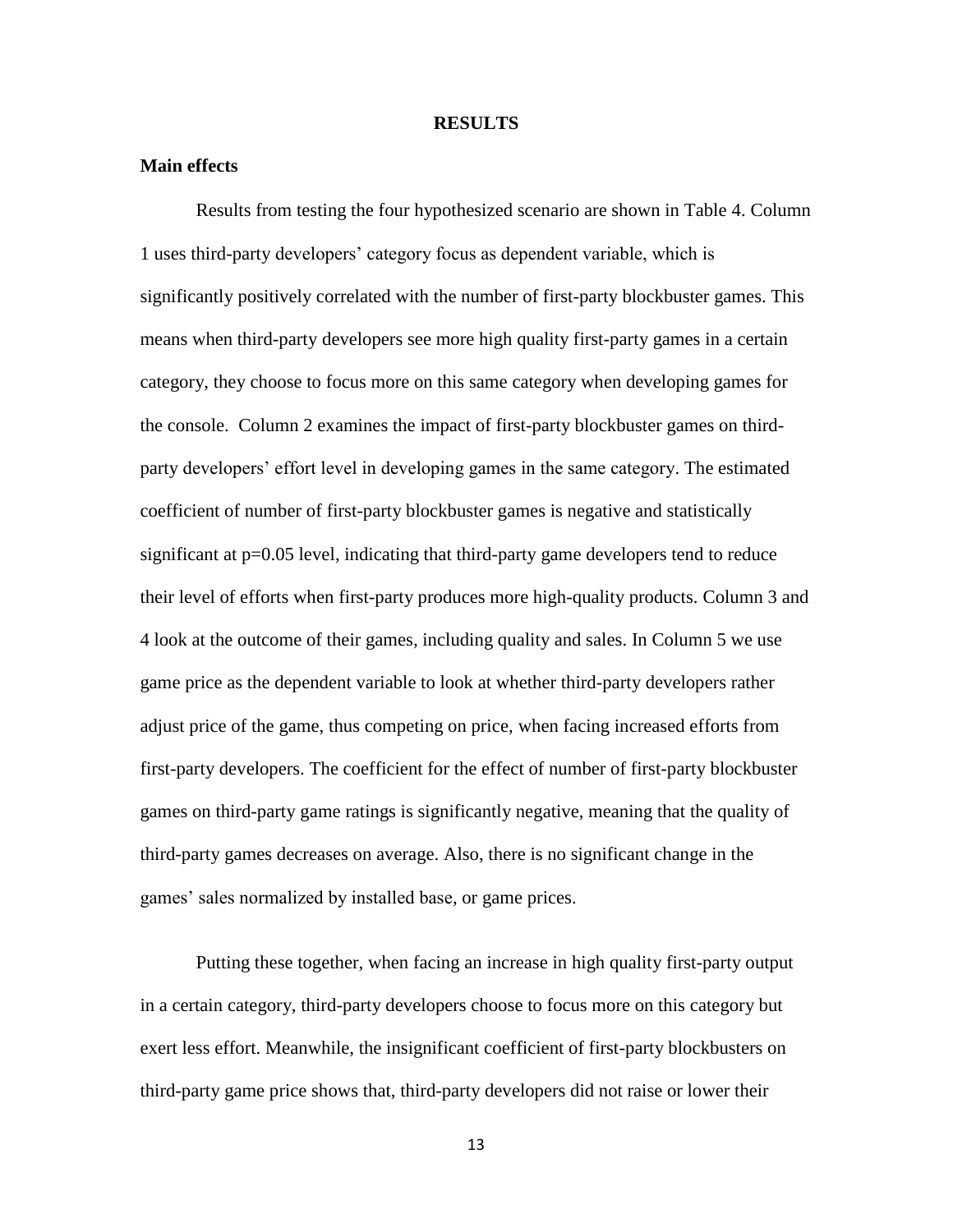game prices in such a situation. However, since they did reduce their project size, and are focusing more in this category, this supports our hypothesis of free riding<sup>4</sup>. In addition, the insignificant coefficient in column (4) for *Sales\_IB\_ratio* as the DV also follows this logic. Third-party developers' game sales still remain the same, while they reduced their project size. Taking into consideration the decrease in third-party game quality (i.e. thirdparty games in general have a lower rating), our findings show that, as the amount of high-quality content provided by first-party increases in a specific category, third-party firms tend to focus more on the same category, but their level of effort decreases; although the quality of their games in this category decreases, the *Sales\_IB\_ratio* and their price are not statistically affected. These results are consistent with the scenario logic that third-party content providers are proactively taking advantage of first-party's value creation by free-riding in the market.

# **Moderating effect**

l

We then test the moderating effect of *Frequent first-party console* on the number of first-party and third-party games and report the results in Table 5. When using category focus of third-party developers as dependent variable, the coefficient of the interaction term between consoles with high frequency first-party blockbuster releases and the number of first-party blockbuster game is significantly negative, suggesting that frequent release of first-party games by console providers in a genre drives third-party

<sup>4</sup> In other words, third-party developers facing greater entry from first-party blockbuster games, exert less effort, lowering quality of their games; yet, they "pretend" to be of same high-quality type game by pricing the game at same levels.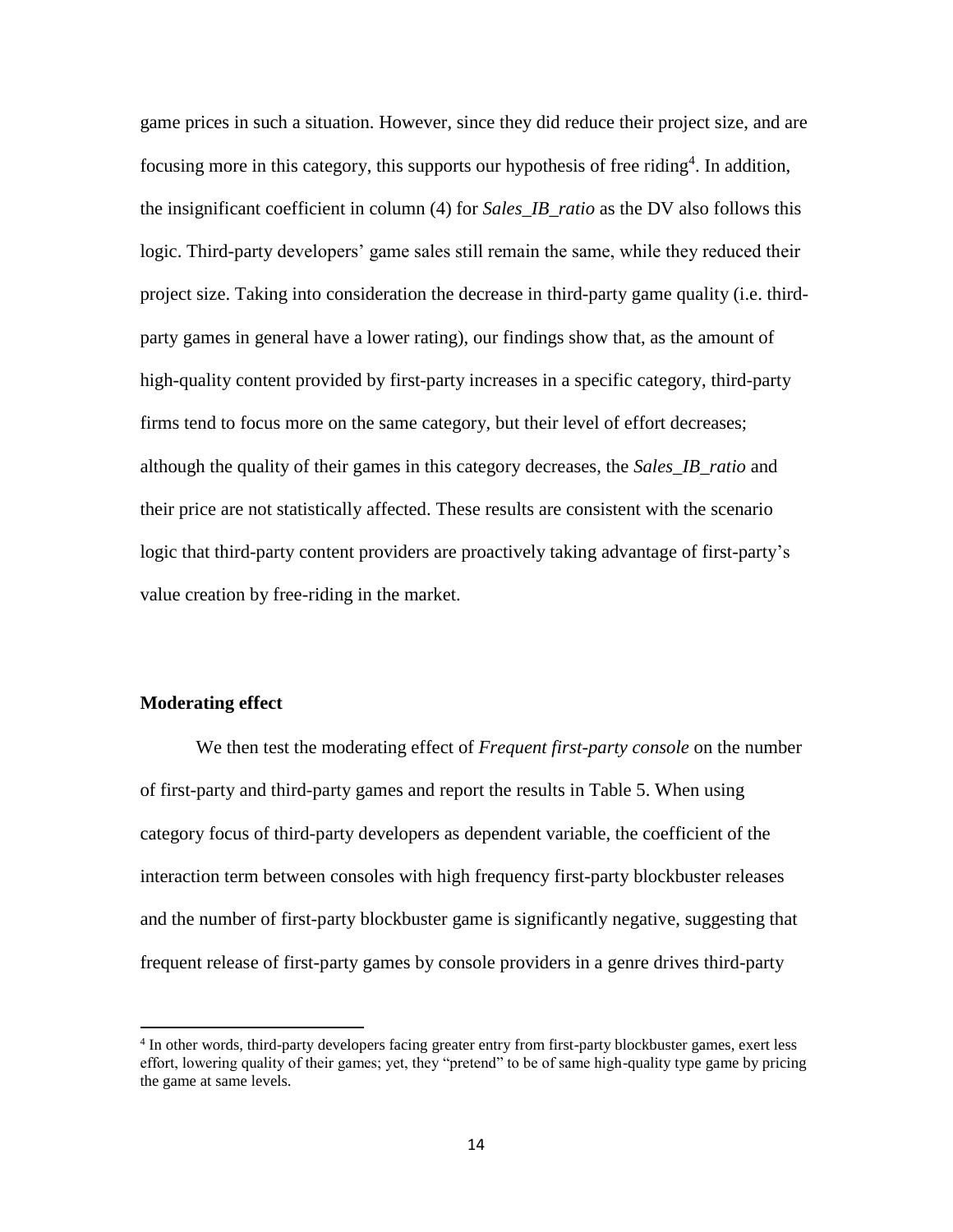developers away from that genre. When project size is used as the DV, we find that there is no obvious decrease in development effort of third-party developers as a result of frequent releases of first-party games.

### **Robustness checks**

To further corroborate our findings, we test for different time periods when calculating the amount of first-party blockbuster games in the same category. Instead of using the threshold of 12 months, we also use 6 months and 18 months. The negative association between the number of first-party blockbuster games and third-party developers' category focus, or third-party game ratings, are still significant and robust using different time periods. The reduction effect on project size disappears when using different time periods, but the signs remain unchanged. This indicates that developers pay most attention to games released in the past year when considering reducing their game development efforts.

#### **DISCUSSION AND CONCLUSION**

This paper examines coopetition in a creative industry. Using data from the US video game market, we find that third-party developers have a tendency to free ride in response to greater competition from the powerful platform partner – greater first-party blockbuster games in a certain genre of a console. In addition, consoles with first-party dominance strategy are driving out third-party developers *tout court* from the genre when first-party blockbuster games are released too often. Such strategy leaves little room for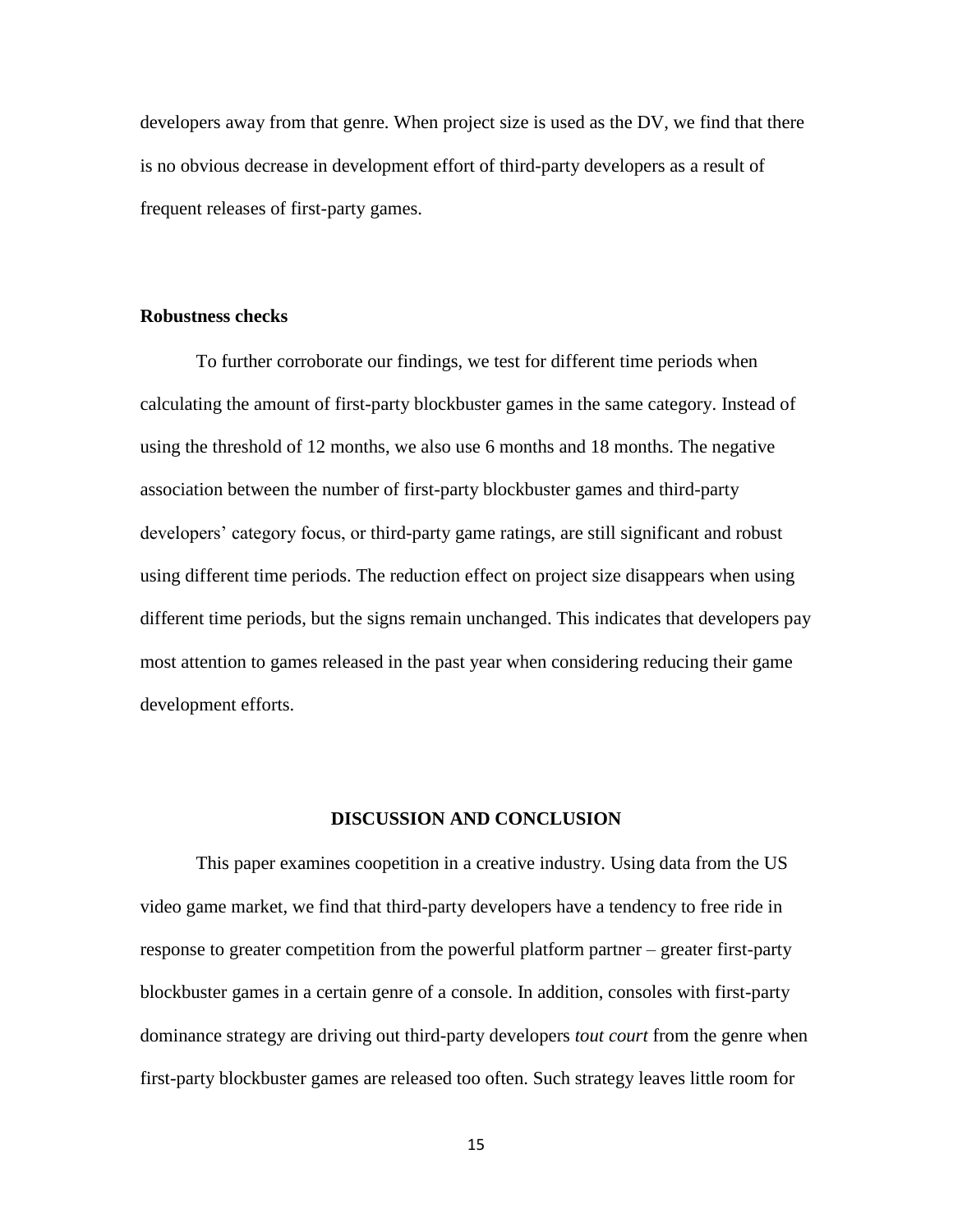others to capture value, curbing opportunity for value co-creation, which mutes the incentives for third-party developers to participate in the platform ecosystem.

There are several managerial implications for practice based on our estimation results. Firstly, small complementors can be more strategic in their responses to powerful platform owners. Instead of steering away or defending themselves from their powerful partner, they can choose to free ride and take advantage of this relationship. Secondly, the results show that small companies can co-exist with big companies, and that the value creation and value capture dynamic can lead to a win-win result. Therefore, small firms can now be a bit greedier in forming ties with the "sharks," to the extent they realize the real threat associated with a repeated, high-frequency competition from the powerful partner, which might ultimately lead to a *de facto* market foreclosure.

One strength of our analysis is also a potential limitation in terms of generalizability of our results: our setting is a peculiar market for creativity, where popularity of the creative goods goes obsolete very quickly. The extent these dynamics apply to other, non-creative sectors, and to more durable goods are left for future work to explore.

# **References**

- Armstrong, Mark. 2006. Competition in two-sided markets. *Rand Journal of Economics* 37(3) 668–691.
- Binken, Jeroen L.G., Stefan Stremersch. 2009. The Effect of Superstar Software on Hardware Sales in System Markets. Journal of Marketing: March 2009, Vol. 73, No. 2, pp. 88-104.

Brandenburger, Adam M., Barry J. Nalebuff. 1997. *Co-Opetition*. Currency Doubleday.

Casadesus-Masanell, Ramon, Hanna Halaburda. 2014. When does a platform create value by limiting choice? *Journal of Economics & Management Strategy* 23(2) 259–293.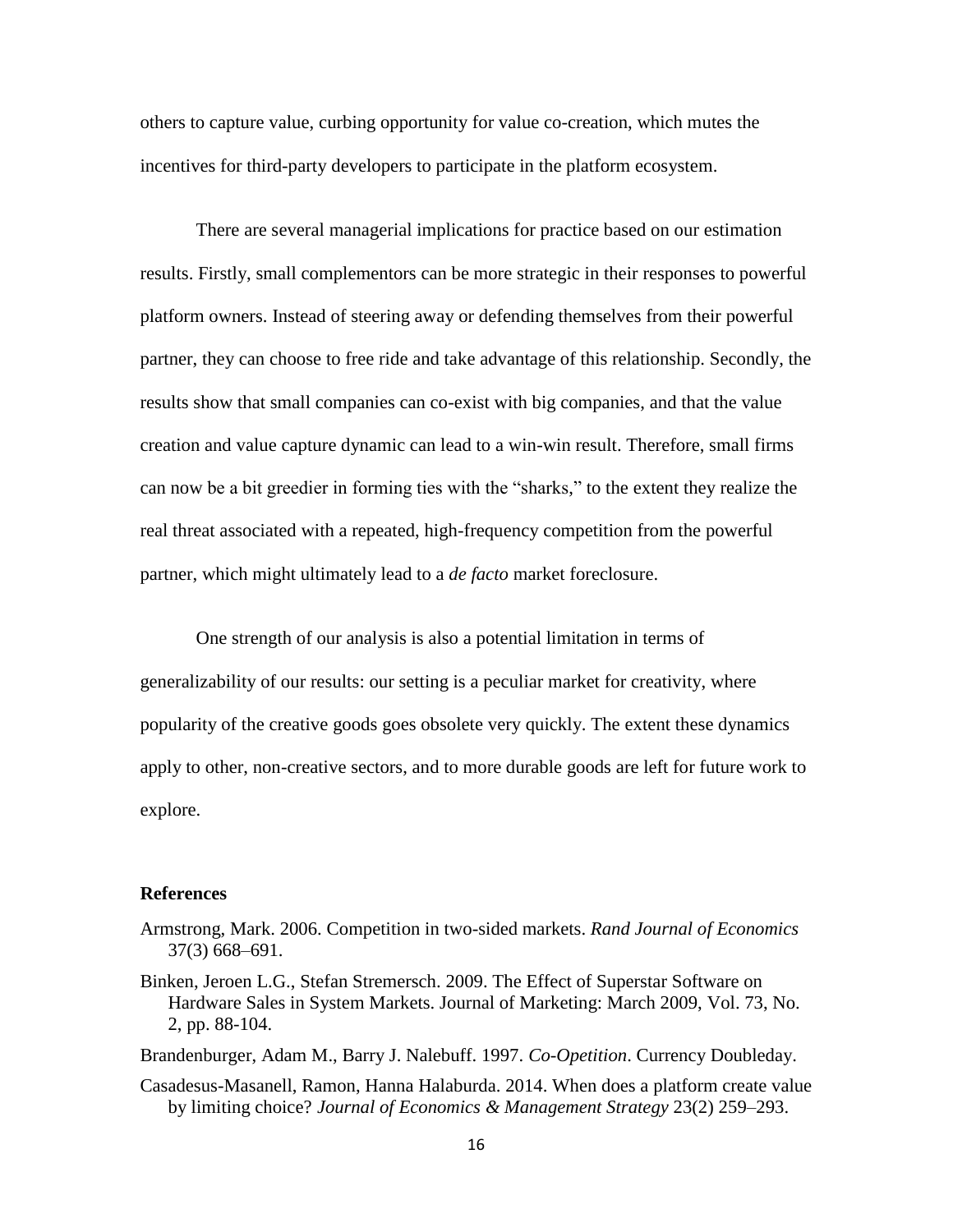- Casadesus-Masanell, Ramon, Barry J. Nalebuff, David Yoffie. 2007. Competing complements. NET Institute Working Paper No. 07-44.
- Casadesus-Masanell, Ramon, David Yoffie. 2007. Wintel: Cooperation and conflict. *Management Science* 53(4) 584–598.
- Ceccagnoli, Marco, Chris Forman, Peng Huang, D.J. Wu. 2012. Cocreation of value in a platform ecosystem: The case of enterprise software. *MIS Quarterly* 36(1) 263–290.
- Cennamo, Carmelo, Claudio Panico. 2015. What drives a platform's strategy? Usage, membership, and competition effects. Working paper.
- Cennamo, Carmelo, Juan Santalo. 2013. Platform competition: Strategic trade-offs in platform markets. *Strategic Management Journal* 34(11) 1331–1350.
- Cennamo, Carmelo, Juan Santalo. 2015. Value creation and free-riding in platform markets: The asymmetric impact of competition on quality across the platform life cycle. Working paper.
- Diestre, Luis, Nandini Rajagopalan. 2012. Are all sharks dangerous? New biotechnology ventures and partner selection in R&D alliances. *Strategic Management Journal* 33(10) 1115–1134.
- Eisenmann, Thomas R., Geoffrey Parker, Marshall W. Van Alstyne. 2011. Platform envelopment. *Strategic Management Journal* 32(12) 1270–1285.
- Farrell, Joseph, Michael L. Katz. 2000. Innovation, rent extraction, and integration in systems markets. *Journal of Industrial Economics* 48(4) 413–432.
- Gawer, Annabelle, Michael A. Cusumano. 2002. *Platform Leadership: How Intel, Microsoft, and Cisco Drive Industry Innovation*. Harvard Business School Press.
- Gawer, Annabelle, Rebecca Henderson. 2007. Platform owner entry and innovation in complementary markets: Evidence from Intel. *Journal of Economics & Management Strategy* 16(1) 1–34.
- Gulati, Ranjay, Dovev Lavie, Harbir Singh. 2009. The nature of partnering experience and the gains from alliances. *Strategic Management Journal* 30(11) 1213–1233.
- Hagiu, Andrei. 2006. Pricing and commitment by two-sided platforms. *Rand Journal of Economics* 37(3) 720–737.
- Hallen, Benjamin, Riitta Katila, Jeff Rosenberger. 2013. Unpacking social defenses: A resource-dependence lens on technology ventures, venture capital, and corporate relationships. *Academy of Management Journal*.
- Huang, Peng, Marco Ceccagnoli, Chris Forman, D.J. Wu. 2013. Appropriability mechanisms and the platform partnership decision: Evidence from enterprise software. *Management Science* 59(1) 102–121.
- Iansiti, Marco, Roy Levien. 2004. *The Keystone Advantage: What the New Dynamics of Business Ecosystems Mean for Strategy, Innovation, and Sustainability*. Harvard Business School Press.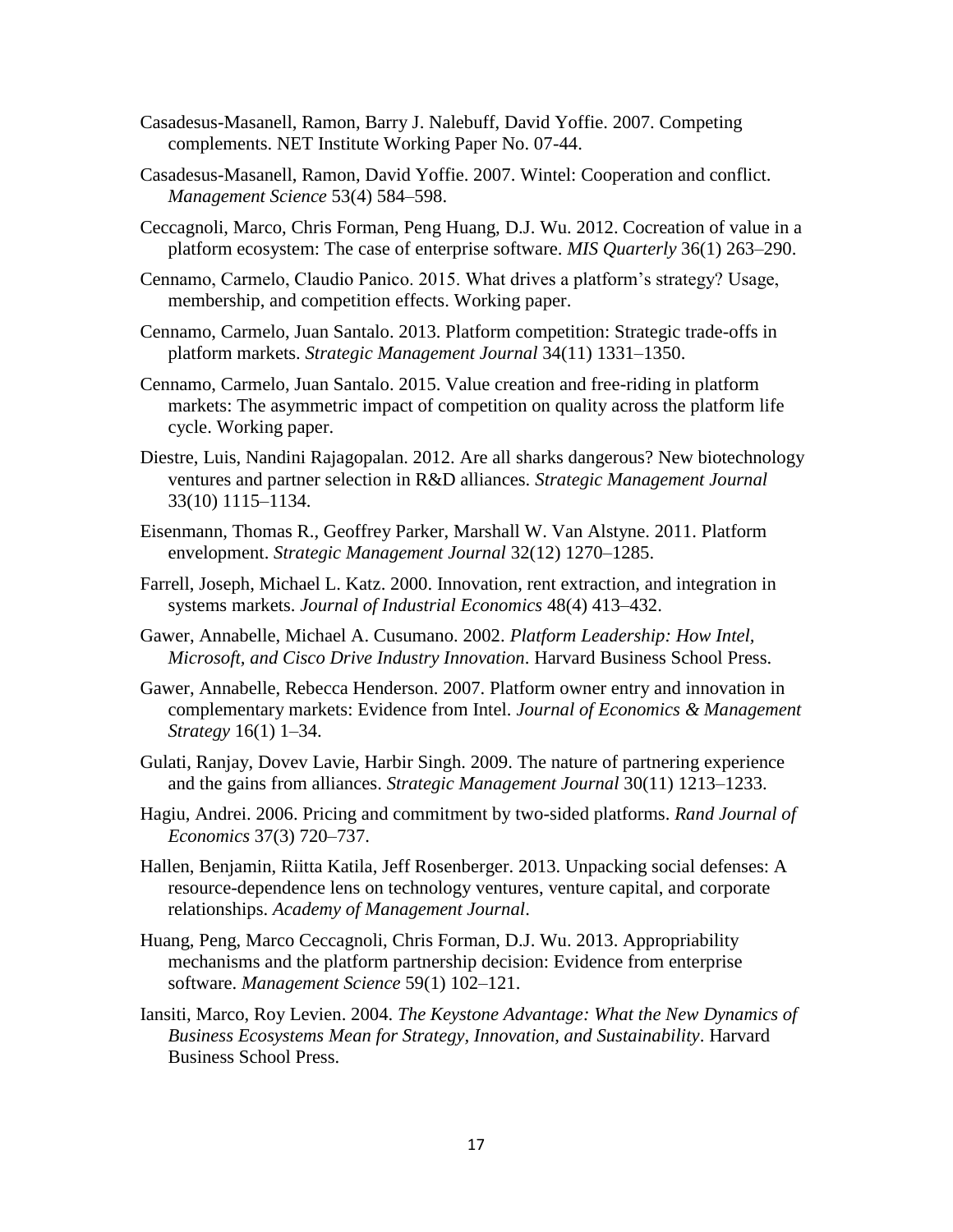- Kapoor, Rahul, Joon M. Lee. 2013. Coordinating and competing in ecosystems: How organizational forms shape new technology investments. *Strategic Management Journal* 34(3) 274–296.
- Katila, Riitta, Jeff D. Rosenberger, Kathleen M. Eisenhardt. 2008. Swimming with sharks: Technology ventures, defense mechanisms and corporate relationships. *Administrative Science Quarterly* 53(2) 295–332.
- Pahnke, Emily C., Rory McDonald, Dan Wang, Benjamin Hallen. forthcoming. Exposed: Venture capital, competitor ties, and entrepreneurial innovation. *Academy of Management Journal* forthcoming.
- Parker, Geoffrey, Marshall W. Van Alstyne. 2005. Two-sided network effects: A theory of information product design. *Management Science* 51(10) 1494–1504.
- Parker, Geoffrey, Marshall W. Van Alstyne. 2014. Innovation, openness, and platform control. Available at SSRN: http://ssrn.com/abstract=1079712.
- Rochet, Jean-Charles, Jean Tirole. 2003. Platform competition in two-sided markets. *Journal of European Economic Association* 1(4) 990–1029.
- Seamans, Robert, Feng Zhu. 2014. Responses to entry in multi-sided markets: The impact of Craigslist on local newspapers. *Management Science* 60(2) 476–493.
- Venkatraman, N., Chi-Hyon Lee. 2004. Preferential linkage and network evolution: A conceptual model and empirical test in the U.S. video game sector. *Academy of Management Journal* 47(6) 876–892.
- Yoffie, David B., Mary Kwak. 2006. With friends like these: The art of managing complementors. *Harvard Business Review* 84(9).
- Zentner, Alejandro, Michael D. Smith, Cuneyd Kaya. 2013. How video rental patterns change as consumers move online. *Management Science* 59(11) 2622–2634.
- Zhu, Feng, Marco Iansiti. 2012. Entry into platform-based markets. *Strategic Management Journal* 33(1) 88–106.
- Zhu, Feng, Qihong Liu. 2014. Competing with Complementors: An Empirical Look at Amazon.com. *Harvard Business School Technology & Operations Mgt. Unit Working Paper 15-044*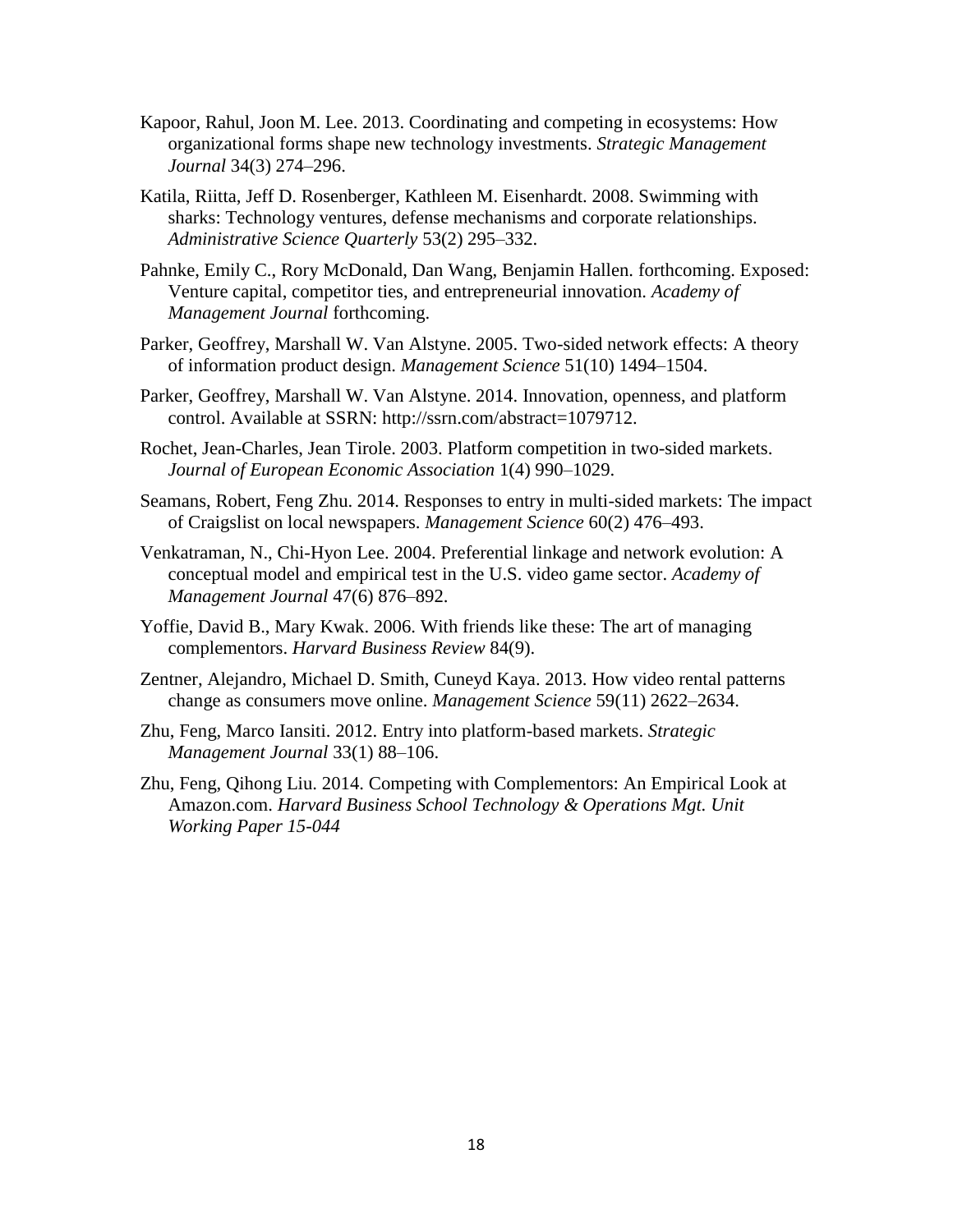| Console              | 1994           | 1995           | 1996           | 1997           | 1998             | 1999             | 2000         | 2001             | 2002             | 2003           | 2004 | 2005     | 2006           | 2007     | 2008     | <b>Total</b> |
|----------------------|----------------|----------------|----------------|----------------|------------------|------------------|--------------|------------------|------------------|----------------|------|----------|----------------|----------|----------|--------------|
| <b>Generation 3</b>  |                |                |                |                |                  |                  |              |                  |                  |                |      |          |                |          |          |              |
| NINTENDO 8 BIT       | 2.86           |                |                |                |                  |                  |              |                  |                  |                |      |          |                |          |          | 28.57        |
| <b>Generation 4</b>  |                |                |                |                |                  |                  |              |                  |                  |                |      |          |                |          |          |              |
| <b>GENESIS</b>       | 6.79           | 11.61          | $\Omega$       | $\overline{0}$ |                  |                  |              |                  |                  |                |      |          |                |          |          | 7.79         |
| NINTENDO 16 BIT      | 2.31           | 1.90           | 2.86           | $\overline{0}$ | $\boldsymbol{0}$ |                  |              |                  |                  |                |      |          |                |          |          | 2.13         |
| <b>Generation 5</b>  |                |                |                |                |                  |                  |              |                  |                  |                |      |          |                |          |          |              |
| <b>JAGUAR</b>        | 8.33           | 9.52           | 3.33           |                |                  |                  |              |                  |                  |                |      |          |                |          |          | 12.50        |
| NINTENDO 64          |                |                | $\overline{0}$ | 3.03           | 5.48             | $\overline{0}$   | 4.84         | 20.00            | $\boldsymbol{0}$ |                |      |          |                |          |          | 3.64         |
| 3DO                  | $\overline{0}$ | $\overline{0}$ | 6.67           |                |                  |                  |              |                  |                  |                |      |          |                |          |          | 0.89         |
| <b>PLAYSTATION</b>   |                | $\overline{0}$ | 5.67           | 11.81          | 8.97             | 8.65             | 3.78         | 3.60             | 1.96             | $\overline{0}$ | 12.5 |          |                |          |          | 6.34         |
| <b>SATURN</b>        |                | 6.67           | 12.24          | 8.93           | 71.43            |                  |              |                  |                  |                |      |          |                |          |          | 12.57        |
| <b>Generation 6</b>  |                |                |                |                |                  |                  |              |                  |                  |                |      |          |                |          |          |              |
| <b>DREAMCAST</b>     |                |                |                |                |                  | $\boldsymbol{0}$ | 10.69        | 40.00            |                  |                |      |          |                |          |          | 14.68        |
| <b>GAMECUBE</b>      |                |                |                |                |                  |                  |              | $\boldsymbol{0}$ | 22.73            | $\overline{0}$ |      |          |                |          |          | 1.94         |
| PLAYSTATION 2        |                |                |                |                |                  |                  | $\mathbf{0}$ | 5.26             | 2.40             | 5.77           | 3.69 | 5.10     | 2.98           | 5.00     | 6.90     | 4.18         |
| <b>XBOX</b>          |                |                |                |                |                  |                  |              | 2.94             | $\overline{0}$   | 5.20           | 0.63 | 2.44     | $\Omega$       | $\Omega$ |          | 1.96         |
| <b>Generation 7</b>  |                |                |                |                |                  |                  |              |                  |                  |                |      |          |                |          |          |              |
| <b>PLAYSTATION 3</b> |                |                |                |                |                  |                  |              |                  |                  |                |      |          | $\overline{0}$ | 5.41     | 7.14     | 5.43         |
| WII                  |                |                |                |                |                  |                  |              |                  |                  |                |      |          | $\Omega$       | 4.55     | 3.92     | 3.72         |
| <b>XBOX 360</b>      |                |                |                |                |                  |                  |              |                  |                  |                |      | $\left($ | 1.54           | 2.83     | $\theta$ | 1.69         |

Table 1 Percentages of first-party game on major consoles by year

Note: Percentages reported are the number of first-party games introduced on a console over the total number of game titles introduced on the console in the specified year. A blank means that no game titles (first-party or third-party) are released for that console in that year.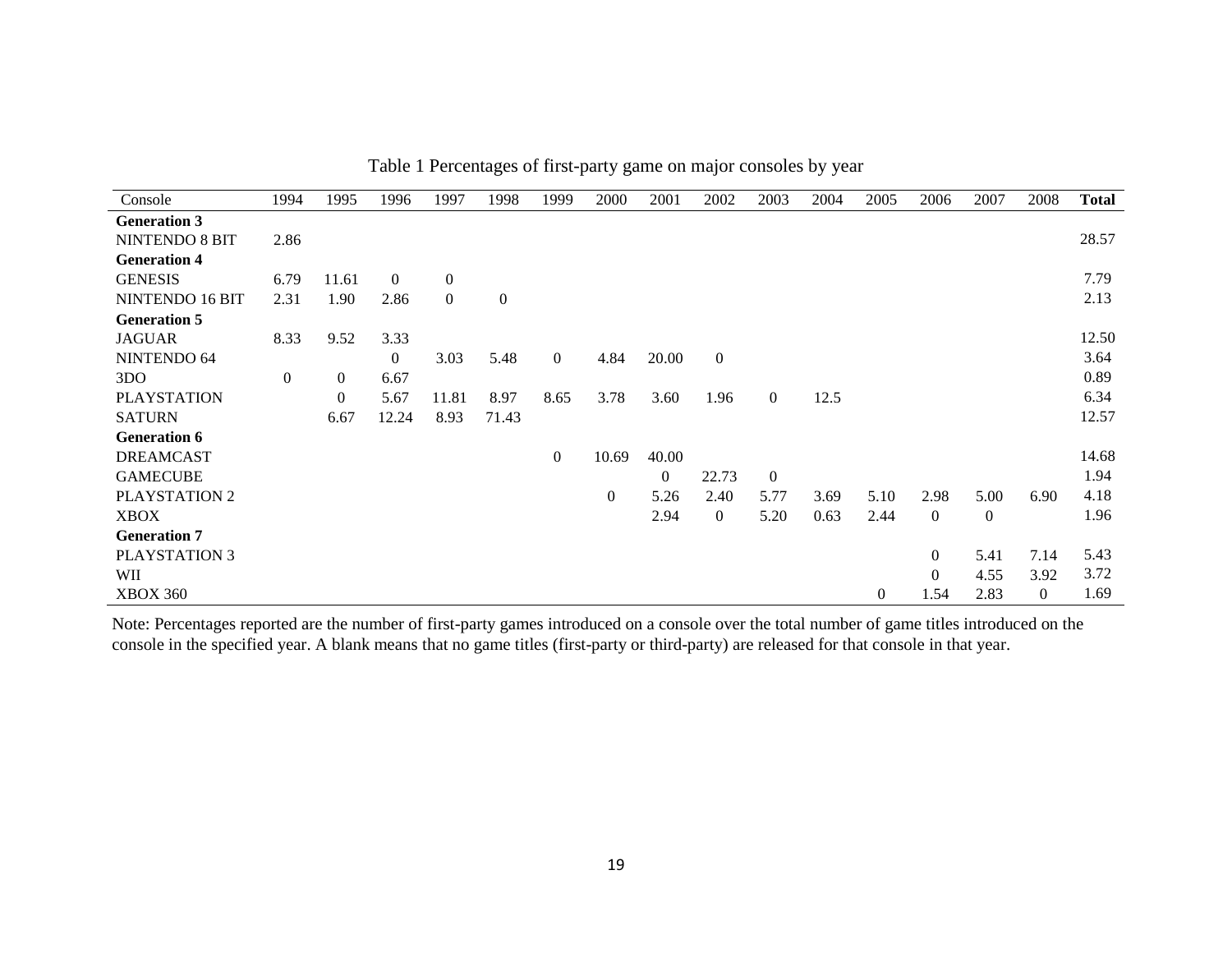| Console             | <b>Action Fighting</b> | Action         | Sport          | Children Games Classic Arcade General Games |                |                  | Strategy         | Platform/Scrolling | Others       |
|---------------------|------------------------|----------------|----------------|---------------------------------------------|----------------|------------------|------------------|--------------------|--------------|
| <b>Generation 3</b> |                        |                |                |                                             |                |                  |                  |                    |              |
| NINTENDO 8 BIT      |                        | 100.00         |                |                                             |                |                  |                  |                    | 100.00       |
| <b>Generation 4</b> |                        |                |                |                                             |                |                  |                  |                    |              |
| <b>GENESIS</b>      | 9.84                   | 7.69           | 4.40           | $\mathbf{0}$                                | $\overline{0}$ | 10.00            | $\boldsymbol{0}$ | 10.75              | 10.00        |
| NINTENDO 16 BIT     | 2.22                   | 7.14           | 0.00           | $\mathbf{0}$                                | $\overline{0}$ | 10.00            | $\boldsymbol{0}$ | 1.68               | $\mathbf{0}$ |
| <b>Generation 5</b> |                        |                |                |                                             |                |                  |                  |                    |              |
| <b>JAGUAR</b>       | 9.09                   | 11.11          | 16.67          |                                             | 25.00          | $\mathbf{0}$     | $\Omega$         | 14.29              |              |
| NINTENDO 64         | 1.54                   | 1.64           | 1.35           | $\mathbf{0}$                                | $\overline{0}$ | 5.26             | 40.00            | 3.13               | 33.33        |
| 3D <sub>O</sub>     | $\Omega$               | $\overline{0}$ | 7.69           | $\mathbf{0}$                                | $\theta$       | $\mathbf{0}$     | $\theta$         | $\theta$           | $\theta$     |
| <b>PLAYSTATION</b>  | 3.72                   | 7.05           | 12.78          | $\Omega$                                    | 9.09           | 1.59             | $\Omega$         | 5.21               | 2.30         |
| <b>SATURN</b>       | 16.67                  | 7.14           | 6.12           |                                             | $\Omega$       | 14.29            | 11.11            | 13.64              | 33.33        |
| <b>Generation 6</b> |                        |                |                |                                             |                |                  |                  |                    |              |
| <b>DREAMCAST</b>    | 9.68                   | 10.00          | 28.21          | $\mathbf{0}$                                | $\theta$       | 18.18            | 25.00            | 16.67              | 17.65        |
| <b>GAMECUBE</b>     | 3.13                   | 2.70           | $\overline{0}$ | $\mathbf{0}$                                | $\theta$       | $\mathbf{0}$     |                  | 6.25               | $\mathbf{0}$ |
| PLAYSTATION 2       | 1.63                   | 3.91           | 5.59           | $\mathbf{0}$                                | $\theta$       | 13.16            | $\boldsymbol{0}$ | 5.95               | 2.16         |
| <b>XBOX</b>         | 2.13                   | 0.37           | 4.30           | $\theta$                                    | $\overline{0}$ | $\boldsymbol{0}$ | $\boldsymbol{0}$ | 2.17               | 2.78         |
| <b>Generation 7</b> |                        |                |                |                                             |                |                  |                  |                    |              |
| PLAYSTATION 3       | 2.86                   | 5.00           | 5.71           |                                             |                | 16.67            | 50.00            | $\Omega$           | $\theta$     |
| WII                 | 3.33                   | 2.70           | 3.33           |                                             |                | 4.17             | 20.00            | 5.26               | $\mathbf{0}$ |
| <b>XBOX 360</b>     | 3.03                   | 1.39           | 1.75           |                                             |                | $\mathbf{0}$     | $\overline{0}$   | $\Omega$           | $\theta$     |

Table 2. Percentage of first-party games by console across genres

Note: Percentages reported are the number of first-party games introduced on a console in the specified genre over the total number of game titles introduced on the console in that genre. A blank means that no game titles (first-party or third-party) are released for that console in that genre.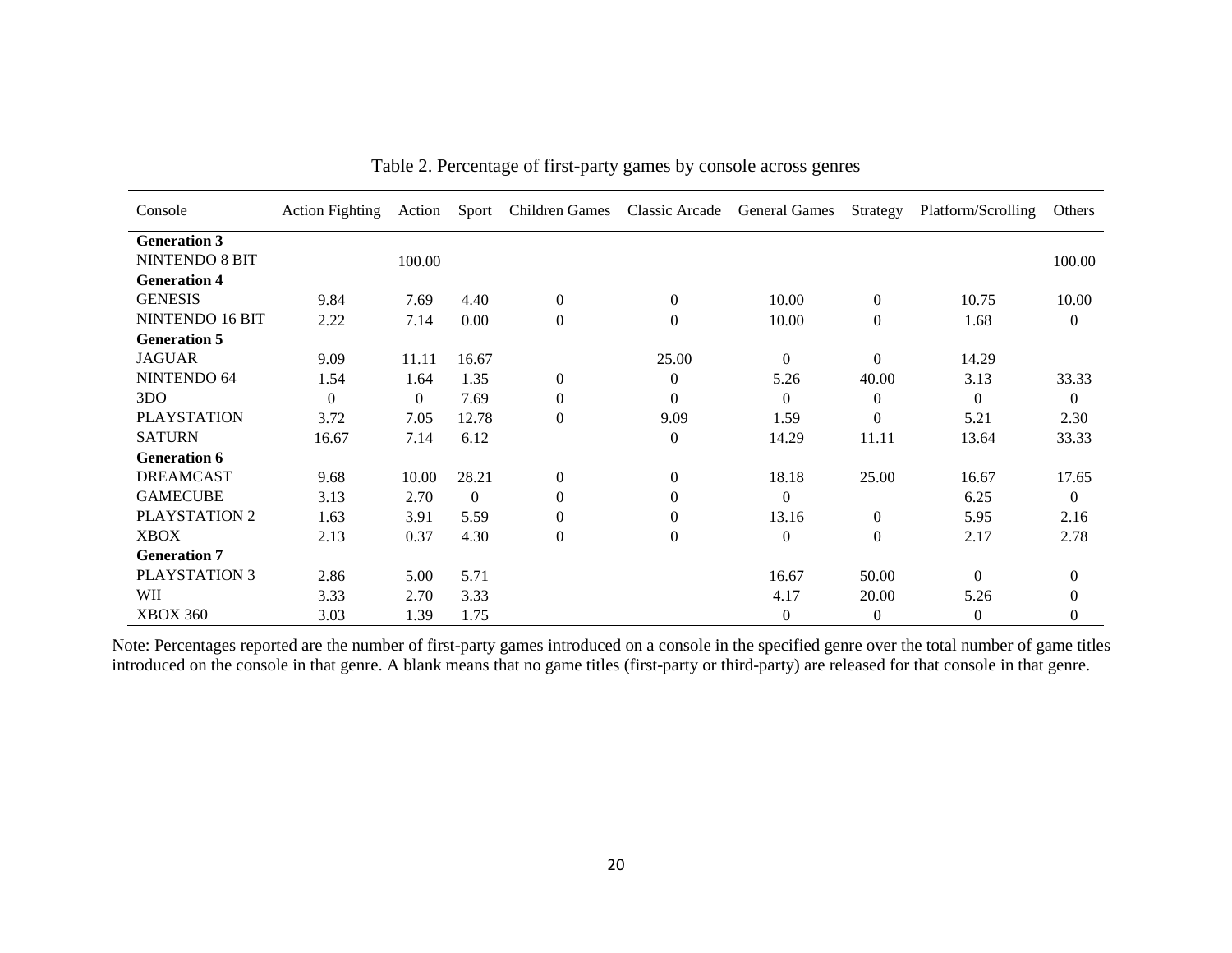| Variable                     | Mean   | St.<br>dev. | Min            | Max   |         | 2       | 3       | 4       | 5       | 6       |         | 8       | 9       | 10      | 11      | 12      |
|------------------------------|--------|-------------|----------------|-------|---------|---------|---------|---------|---------|---------|---------|---------|---------|---------|---------|---------|
| Project size                 | 4.42   | 0.92        | $\overline{0}$ | 7.30  |         |         |         |         |         |         |         |         |         |         |         |         |
| Developer category focus     | 0.28   | 0.21        | $\theta$       |       | 0.05    |         |         |         |         |         |         |         |         |         |         |         |
| Game ratings                 | 70.04  | 13.21       | 17.00          | 97.00 | 0.10    | $-0.02$ |         |         |         |         |         |         |         |         |         |         |
| Game price                   | 16.48  | 11.79       | $\theta$       | 157.0 | 0.23    | $-0.05$ | 0.03    |         |         |         |         |         |         |         |         |         |
| No. first-party blockbusters | 0.38   | 0.43        | $\overline{0}$ | 1.39  | 0.19    | 0.27    | $-0.04$ | 0.11    |         |         |         |         |         |         |         |         |
| No. third-party blockbusters | 2.15   | 1.27        | $\overline{0}$ | 5.78  | 0.34    | 0.53    | $-0.02$ | $-0.01$ | 0.37    |         |         |         |         |         |         |         |
| Frequent first-party console | 0.21   | 0.41        | $\overline{0}$ |       | $-0.08$ | 0.17    | 0.04    | $-0.20$ | 0.08    | 0.15    | $-0.08$ |         |         |         |         |         |
| No. active games             | 1402.6 | 565.8       | 324            | 2149  | 0.64    | 0.03    | $-0.07$ | 0.32    | 0.27    | 0.52    | 0.23    | $-0.15$ |         |         |         |         |
| Average sales_IB_ratio       | 0.02   | 0.04        | $\theta$       | 0.70  | $-0.02$ | 0.04    | 0.22    | 0.03    | $-0.06$ | $-0.12$ | 0.09    | $-0.05$ | $-0.21$ |         |         |         |
| Licensed title               | 0.43   | 0.50        | $\overline{0}$ |       | 0.14    | 0.10    | $-0.10$ | $-0.05$ | 0.08    | 0.11    | 0.07    | 0.08    | 0.10    | $-0.01$ |         |         |
| Exclusivity                  | 0.69   | 0.46        | $\overline{0}$ |       | $-0.25$ | $-0.10$ | 0.00    | 0.03    | $-0.07$ | $-0.17$ | $-0.16$ | 0.10    | $-0.25$ | 0.03    | $-0.26$ |         |
| Sequel to previous game      | 0.39   | 0.49        | $\overline{0}$ |       | 0.15    | 0.02    | 0.28    | 0.07    | 0.06    | 0.14    | 0.12    | 0.01    | 0.17    | 0.05    | $-0.01$ | $-0.06$ |

Table 3. Summary statistics of main variables and correlations

Note: The unit of analysis is each game title. *Project size, No. first-party blockbusters*, and *No. third-party blockbusters* are in natural logarithms, and refer to the amount within the specified game category. *No. first-party blockbusters* and *No. third-party blockbusters* are confined to games released within the last 12 months.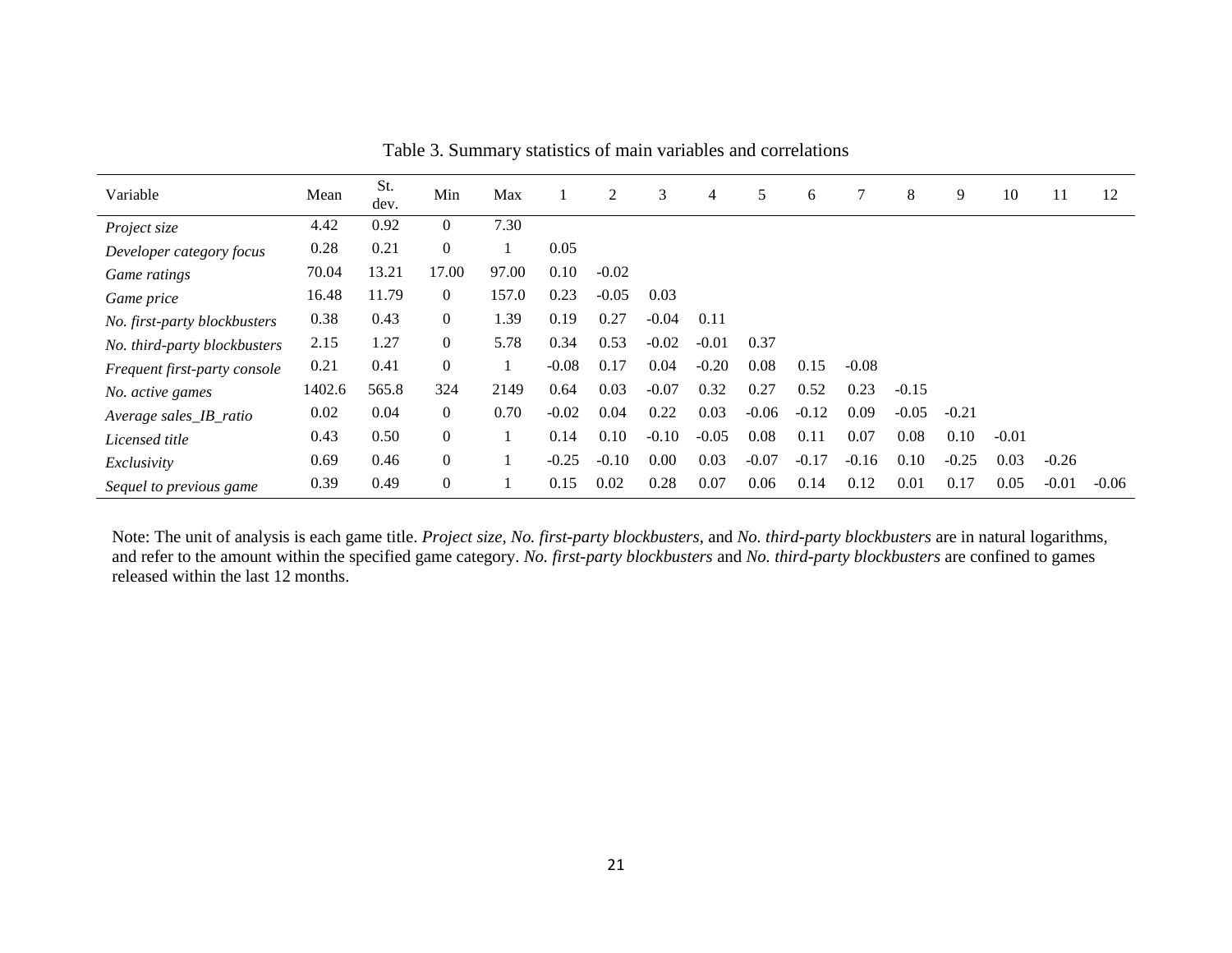|                                               | (1)         | (2)          | (3)          | (4)           | (5)          |
|-----------------------------------------------|-------------|--------------|--------------|---------------|--------------|
| <b>VARIABLES</b>                              | Category    | Project Size | Ratings      | Sales_IB_R    | Game Price   |
|                                               | Focus       |              |              | atio          |              |
|                                               |             |              |              |               |              |
| $(\log)$ # of first-party blockbusters in the | $0.0323***$ | $-0.0672**$  | $-1.1269**$  | $-0.0001$     | 0.3320       |
| same category, $<$ t-12                       | [0.0043]    | [0.0318]     | [0.5518]     | [0.0007]      | [0.5241]     |
| $(\log)$ # of third-party blockbusters in the | $0.0665***$ | 0.0112       | $-0.0368$    | 0.0015        | 0.2779       |
| same category, $<$ t-12                       | [0.0044]    | [0.0354]     | [0.6128]     | [0.0014]      | [0.4537]     |
|                                               |             |              |              |               |              |
|                                               | $0.0071*$   | 0.0291       | $-2.8220***$ | $0.0019**$    | $-0.5641$    |
| Licensed title                                | [0.0038]    | [0.0451]     | [0.7711]     | [0.0008]      | [0.4025]     |
|                                               |             |              |              |               |              |
| No. active games in the same category,        | $-0.0001**$ | 0.0002       | $-0.0157***$ | $-0.0000$ *** | 0.0036       |
| t<12                                          | [0.0000]    | [0.0002]     | [0.0045]     | [0.0000]      | [0.0044]     |
|                                               |             |              |              |               |              |
|                                               |             | 0.1184       | 0.6268       | 0.0076        | $-7.2179***$ |
| Category focus of the developer, $t<12$       |             | [0.1668]     | [3.2588]     | [0.0055]      | [1.9724]     |
|                                               |             |              |              |               |              |
| Average sales_IB_ratio of games in the        | $-0.2048**$ | 1.9705***    | 59.7570***   | $0.8815***$   | 1.6203       |
| same category, t<12                           | [0.0818]    | [0.5483]     | [11.2845]    | [0.0321]      | [6.7879]     |
|                                               |             |              |              |               |              |
|                                               | 0.0028      | 0.0036       | $-0.0381$    | $0.0023***$   | 0.4952       |
| Exclusivity (1=exclusive)                     | [0.0034]    | [0.0289]     | [0.6272]     | [0.0007]      | [0.4220]     |
|                                               |             |              |              |               |              |
|                                               | 0.0016      | 0.0173       | 4.5372***    | $0.0015**$    | $0.8101**$   |
| Sequel to a previous game                     | [0.0034]    | [0.0321]     | [0.5994]     | [0.0007]      | [0.3288]     |
|                                               |             |              |              |               |              |
|                                               |             |              |              |               |              |
|                                               |             |              |              |               |              |
| Observations                                  | 5,124       | 5,124        | 4,135        | 5,124         | 5,124        |
| R-squared                                     | 0.48        | 0.39         | 0.15         | 0.73          | 0.41         |
| Number of developers                          | 1,007       | 1,007        | 867          | 1,007         | 1,007        |
| Category FE                                   | <b>YES</b>  | <b>YES</b>   | <b>YES</b>   | <b>YES</b>    | <b>YES</b>   |
| Platform FE                                   | <b>YES</b>  | <b>YES</b>   | <b>YES</b>   | <b>YES</b>    | <b>YES</b>   |
| Year FE                                       | <b>YES</b>  | <b>YES</b>   | <b>YES</b>   | <b>YES</b>    | <b>YES</b>   |
| Quarter FE                                    | <b>YES</b>  | <b>YES</b>   | <b>YES</b>   | <b>YES</b>    | <b>YES</b>   |

Table 4. Regression results on the main effect of first-party blockbuster games

Note: Robust standard errors in brackets. \*\*\*  $p<0.01$ , \*\*  $p<0.05$ , \*  $p<0.1$ . The unit of analysis is each game title. Definitions of all variables in this table follows Table 3.